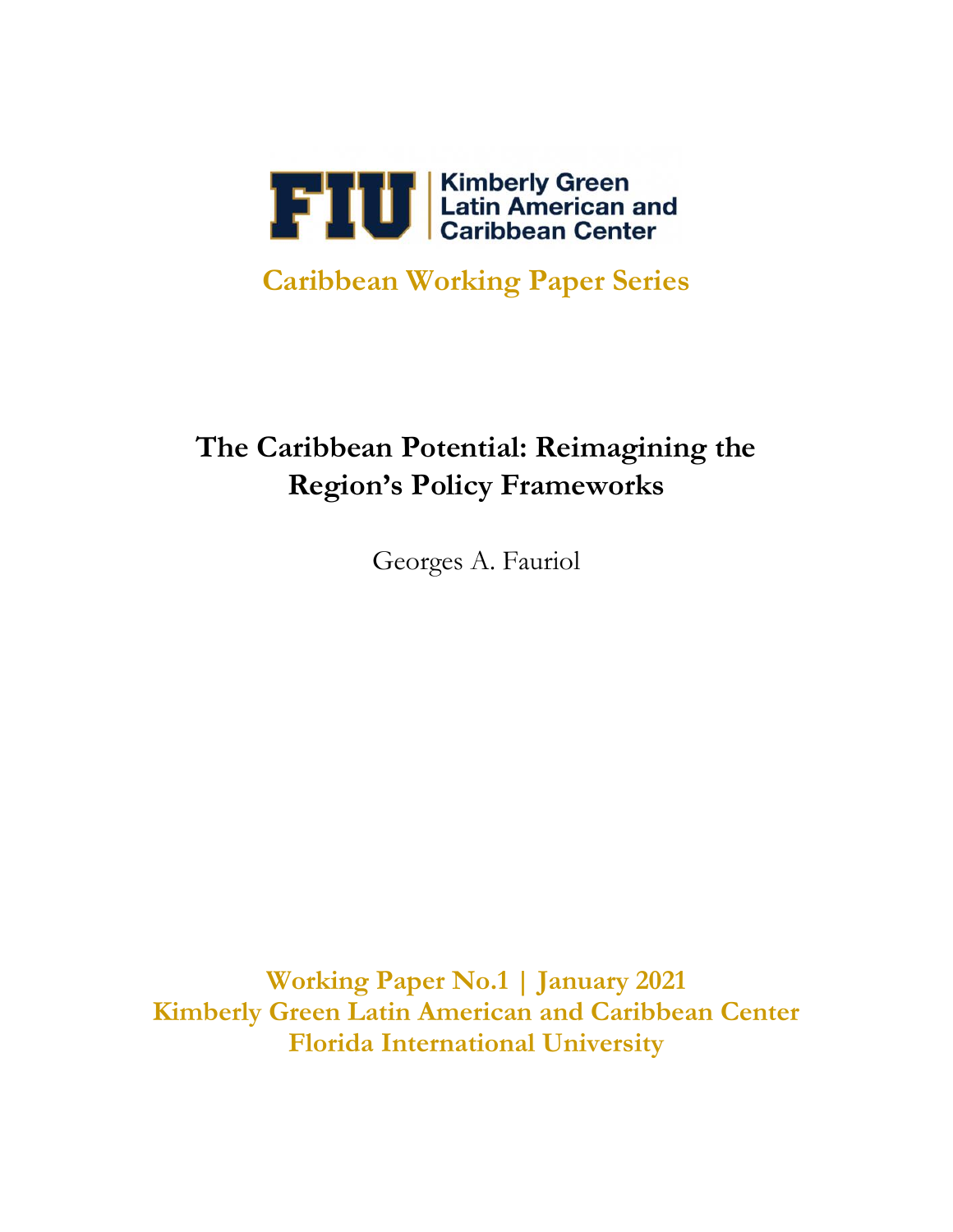## **The Caribbean Potential: Reimagining the Region's Policy Frameworks<sup>1</sup>**

Georges A. Fauriol<sup>2</sup>

## **TABLE OF CONTENTS**

<sup>1</sup>This paper was initially presented at the Jan. 14, 2021 webinar on "The Importance of the Caribbean" (Florida International Univ./LACC and the Caribbean Policy Consortium). The author thanks the panelists and CPC members for their careful reading and encouragement, and the helpful comments of Wazim Mowla and others.

<sup>2</sup> Fellow, Caribbean Policy Consortium; also Think Tank Haiti (TTH) Steering Group member, a partnership of Université Quisqueya (Haiti) and the Inter-American Dialogue; he is on the adjunct faculty of Georgetown University's Democracy and Governance Program and is also a Senior Associate at the Center for Strategic and International Studies (CSIS). Fauriol is the former Vice President of Grants Operations and Evaluation, National Endowment for Democracy (NED).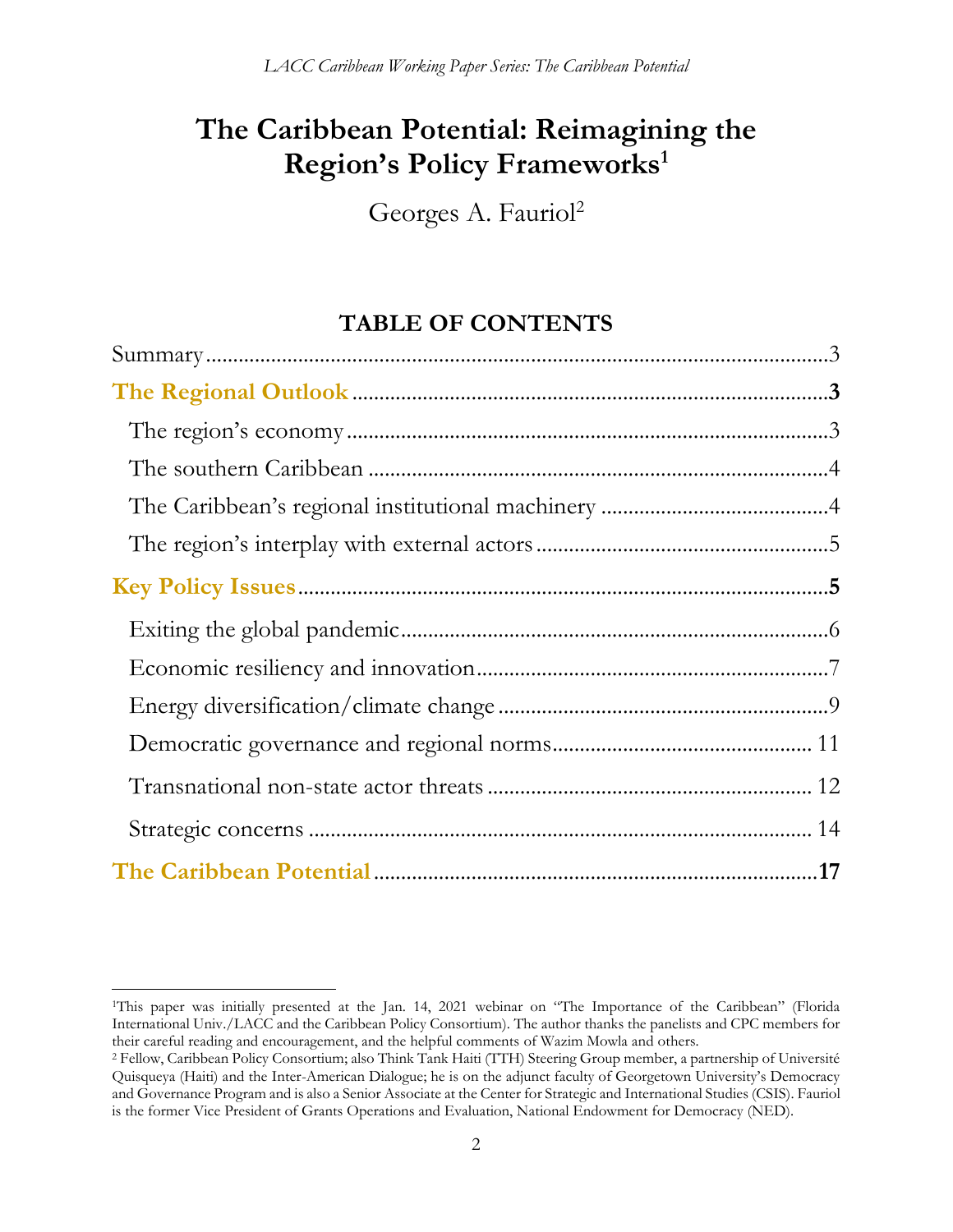### **Summary**

The Caribbean enters 2021 outside many of the violent crosshairs affecting the rest of the world, but a mix of factors, notably the global pandemic, an uncertain economic outlook, an unsteady US policy footprint now merging into a new administration in Washington, and an expanding politicohumanitarian crisis with Venezuela, are going to test Caribbean national leadership and will require a more robust regional consensus to emerge. The region's layered institutional machinery anchored in democratic norms, and the emergence of the southern Caribbean as a heavyweight oil and gas producer, can provide major buffers to effectively tackle the confluence of factors affecting the region. But unless deployed strategically to benefit the Caribbean's future, those same assets will also shape a much bleaker future.

## **A. The Regional Outlook**

The Caribbean enters 2021 arguably outside many of the crosshairs affecting the rest of the world:

- While criminal gang violence remains a perennial problem, more broadly the region is conflict-free.
- Its response to the COVID-19 pandemic, while uneven across the region, has remained manageable.
- While key economic sectors have taken a direct hit (notably travel and hospitality), deep economic pain has been mostly postponed.
- A key US policy trade platform (the Caribbean Basin Trade Partnership Act CBTPA) was *in extremis* renewed by the US Congress in the last quarter of 2020.
- The 2020 hurricane season was moderate by comparison to the disasters of recent years.
- The region's generally democratic governance practices were tested in Guyana and the Dominican Republic but demonstrated considerable resiliency.

▪ 2020 was likewise a transition year for the return to global prominence of the region's oil and gas production potential.

▪ And while the Caribbean remains an object of global power competition (US-China-Russia), the region has more or less been able to extract advantages from this great power dynamic.

The above portrait of the region suggests a confluence of factors, implying a need for careful attention by Caribbean national leadership and inviting regional consensus to offset the potential for a much bleaker picture to emerge. What does this portend for 2021 and beyond?

### **1. The region's economy**:

Feeding on the residual structural economic effects of the 2008 global crisis, for much of the region notably among the countries of the eastern and northern Caribbean—the economic impact of the global pandemic has compounded problems. While the US economy is presumed to be in recovery stage by summer 2021, in tandem with recoveries among European economies and probably fasterpaced Asian economies, one needs to be cautious about how this will all trickle across the Caribbean. There is no reason to believe that the tourism industry and even business travel will recover wellenough to substantially make a difference until late 2021 into 2022. Likewise, the budgetary impact of the pandemic rather than fiscal mismanagement means that going into 2021 the region's outlook for government debt as a percentage of GDP is unstainable for several countries (IMF, 2021). This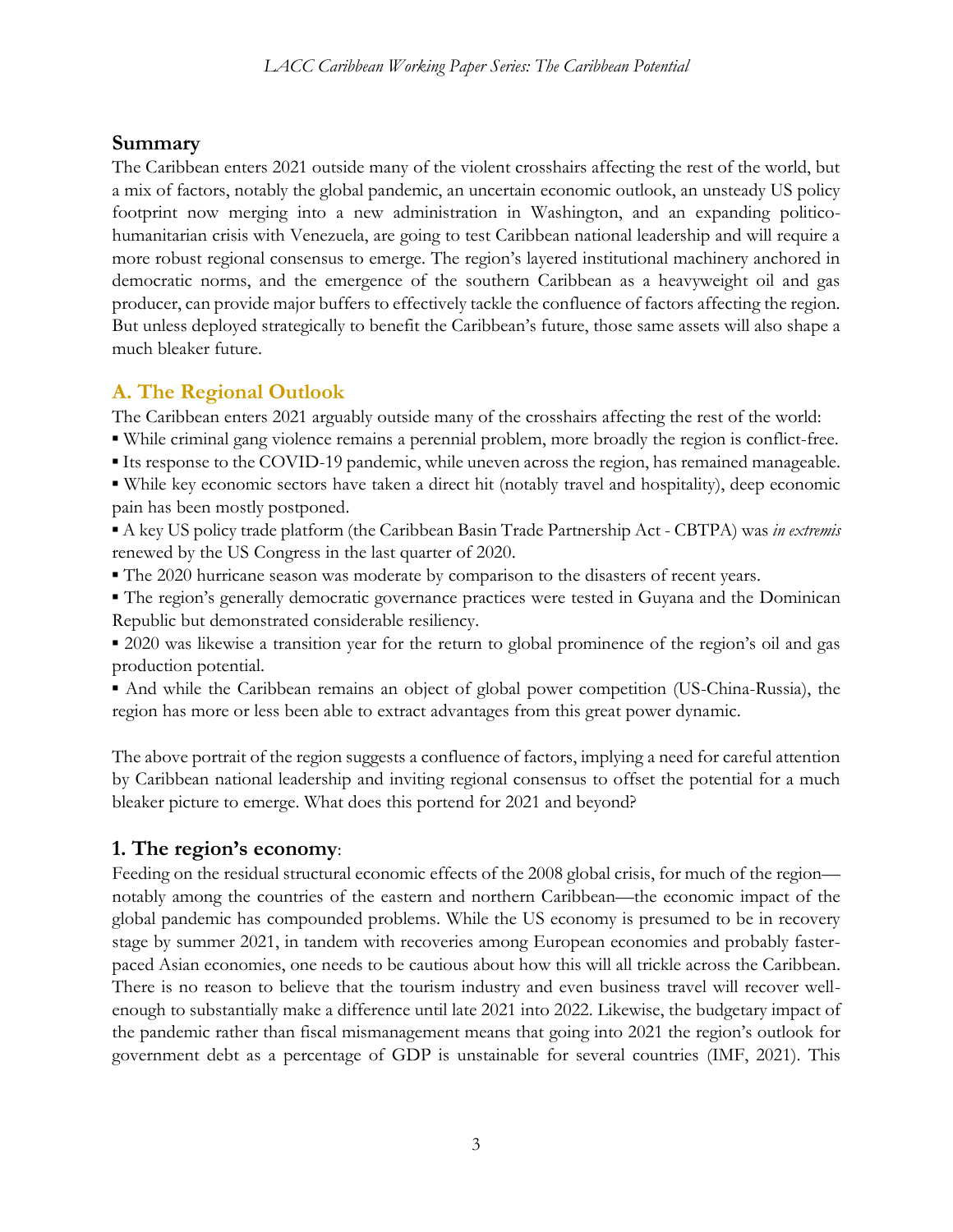suggests an urgent need for multilateral efforts for a debt relief package particularly for small middleincome counties.<sup>3</sup>

#### **2. The southern Caribbean** (Guyana, Suriname, Trinidad and Tobago):

Their oil and gas economies are serving as significant cushions to better absorb the economic contractions that have affected the rest of the region. The challenge here is different. In a perverse way, Guyana's potential to become a per-capita oil-producing global leader draws attention to the country's fragile politics, whose electoral process in the wake of the March 2020 national elections almost went off the rails. Guyana's eastern neighbor, Suriname, also underwent a significant electoral transition in May 2020 with a surprising exit from years of quasi-strongman rule<sup>4</sup>; but how the country's legal institutions and political processes digest this transition conclusively remains uncertain.

#### **3. The Caribbean's regional institutional machinery**:

Guyana's ability to sustain the rule of law to overcome the 2020 electoral crisis is a result, in part, of the region's well developed regional institutional mechanisms – centered around CARICOM (Caribbean Community) headquartered in Guyana<sup>5</sup>, and a smaller subset, the OECS states (Organization of Eastern Caribbean States, based in St. Lucia), and a broad network of more specialized institutions. The historical impetus for this form of regionalism lies with CARICOM's four founding members, Barbados, Guyana, Jamaica, Trinidad and Tobago. Beyond CARICOM's Anglo-Caribbean core, Suriname has played an increasingly engaged role over the years while Haiti, the last to join, has been relatively aloof.<sup>6</sup> In the aggregate, this agglomeration of institutional mechanisms is impressive by including layers of functional and specialized bodies, notably the Caribbean Court of Justice (CCJ), the Caribbean Public Health Agency (CARPHA). The CCJ was the key regional institution to uphold Guyana's electoral results, while CARPHA has been instrumental in the coordination of COVID-19 information for the Caribbean. Other prominent institutions include the Caribbean Disaster Emergency Management Agency (CDEMA), and 16 other institutions, and a more selective association with the Caribbean Development Bank (CDB), the Caribbean Tourism Organization (CTO), the University of the West Indies (UWI) and other key regional actors.

Yet, while this rich universe has provided the region with instrumentalities to punch internationally above the weight of its individual members, it appears these days to lack strategic momentum, coordination, and consensus for joint-action required for significant new initiatives. We will return to this theme later.

<sup>&</sup>lt;sup>3</sup> Debt relief is not related to income levels, bypassing the hurdle faced by a number of countries in the region of being above the economic threshold for development assistance (ODA).

<sup>4</sup> Despite Dési Bouterse's authoritarian style of governance, some elements of the rule of law prevailed, leading to successful indictments for his 1982 murders and other human rights violations.

<sup>5</sup> Antigua and Barbuda, Bahamas, Barbados, Belize, Dominica, Grenada, Guyana, Haiti, Jamaica, St. Kitts-Nevis, St. Lucia, St. Vincent and the Grenadines, Suriname, and Trinidad and Tobago.

<sup>&</sup>lt;sup>6</sup> An even wider grouping exists, the Association of Caribbean States (ACS - based in Trinidad and Tobago), bringing together all Caribbean states and territories along with Central America, Mexico, Venezuela, Colombia.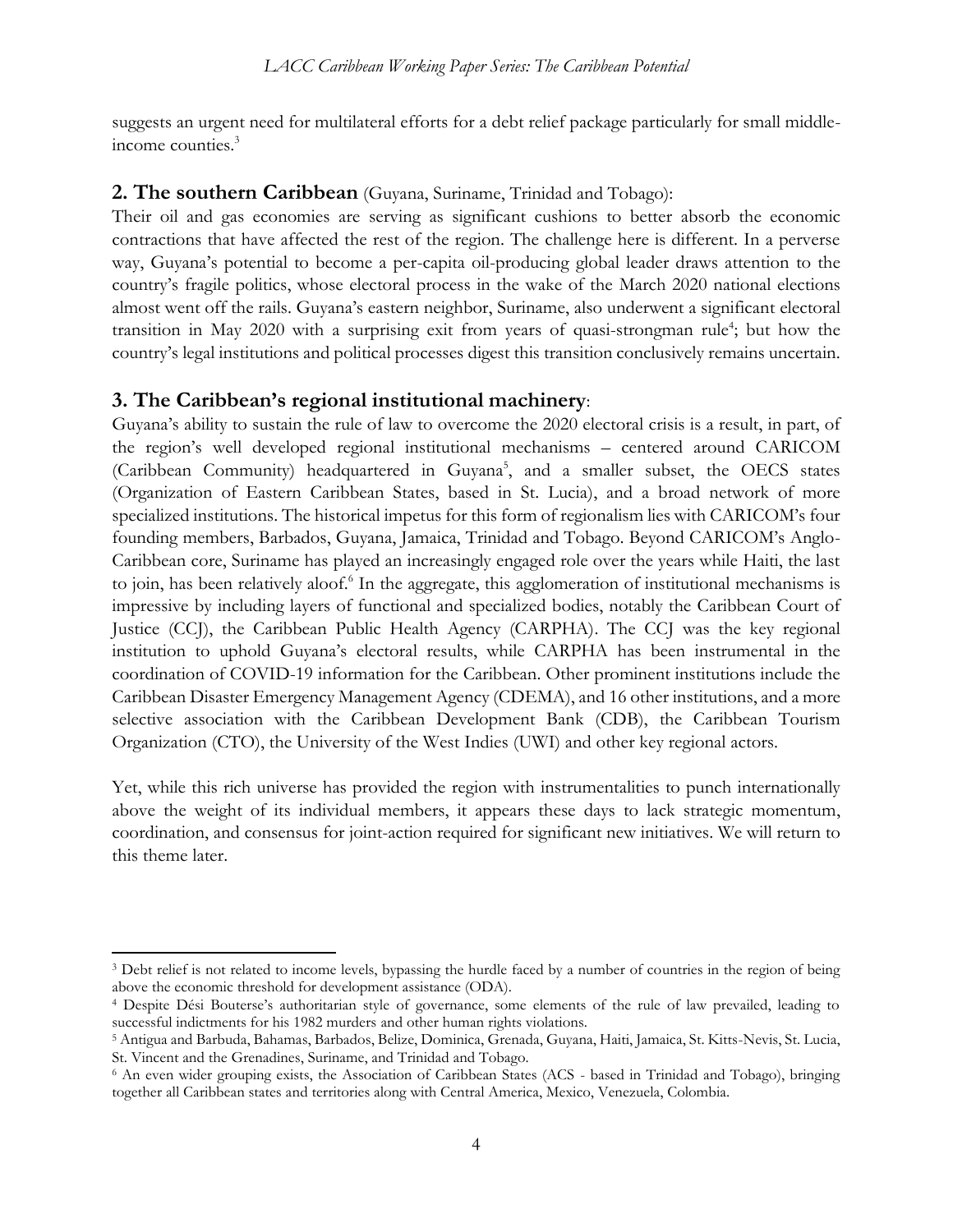### **4. The region's interplay with external actors**:

The Caribbean's fortunes have historically often been tied to factors on the periphery, let alone outside the region. On the agenda for the foreseeable future is the slow-motion territorial dispute between Guyana and Venezuela – the World Court's December 2020 ruling that it has jurisdiction to hear the case sets up an unpredictable dynamic with the Maduro regime. A more immediate and wider issue is centered around the deepening political and humanitarian crisis in Venezuela. The latter is hemorrhaging its population, and while considerable attention has been given to flows into the rest of South America, its impact on the neighboring smaller Caribbean territories (notably Trinidad & Tobago, as well as Aruba and Curacao) is increasingly severe. The ensuing domestic political debates in Trinidad and elsewhere in the region draw attention to lack of consensus among CARICOM countries as to what an appropriate response should be either in diplomatic or humanitarian terms. Likewise, a messy regional brew of transnational threats, most notably drug trafficking, remains an active and inconclusive policy arena. On the outer margins of this policy domain are relations with Cuba, where much of the Caribbean's thinking is unified and remains at odds with Washington. The Biden administration's inclination on much of this may be somewhat more encouraging to Caribbean views, and in the case of Venezuela, could necessitate early action.

#### **B. Key Policy Issues**

The working premise is that the region represents a universe of overlapping *country* interests anchored to a set of core democratic political norms–the latter operationally exemplified by the region's adherence to the rule of law, as well as by an abundance of multilateral institutions noted above. From this vantage point, the most established portion of the region, numbering twelve countries, is its Anglo-Caribbean components. But there are also notable exceptions to this, with Cuba representing perhaps the region's historically most disruptive agenda and Haiti its most frustrating. This all begs the question of how the multi-faceted diplomacies of small states coalesce toward effective policies in a world dominated by more powerful actors.

When the region's Anglo-Caribbean community is contrasted with the region's three large Hispanic countries/territories (Cuba, the Dominican Republic, Puerto Rico), the latter represent populations and geographical sizes that dwarf the rest of the region. Interspaced throughout are also remnants of the region's colonial past, with British, French, and Dutch territories, while linguistically and politically, Haiti remains more insular and has a more limited outreach to the rest of the region<sup>7</sup>. This compartmentalization frames much of Caribbean policymaking despite overlapping histories, baseline cultural affinities, and a host of common challenges.

The Caribbean needs to do better. Finding new ways of reimagining the region's policy priorities can start by appreciating the degree to which the components parts of Caribbean politics and economics are operating at different speeds *and* capacities for action, resulting in a puzzle of individualized interests. Conceptually, there may also be a need to recognize the reality of what might be characterized as Caribbean sub-regional functionalism, underscoring pragmatic and forward-looking approaches to policy issues. The reality is that the center of regional economic activity has been shifting

<sup>7</sup> Haiti's population is nearly twice as large as the other 13 CARICOM countries, and is also the poorest.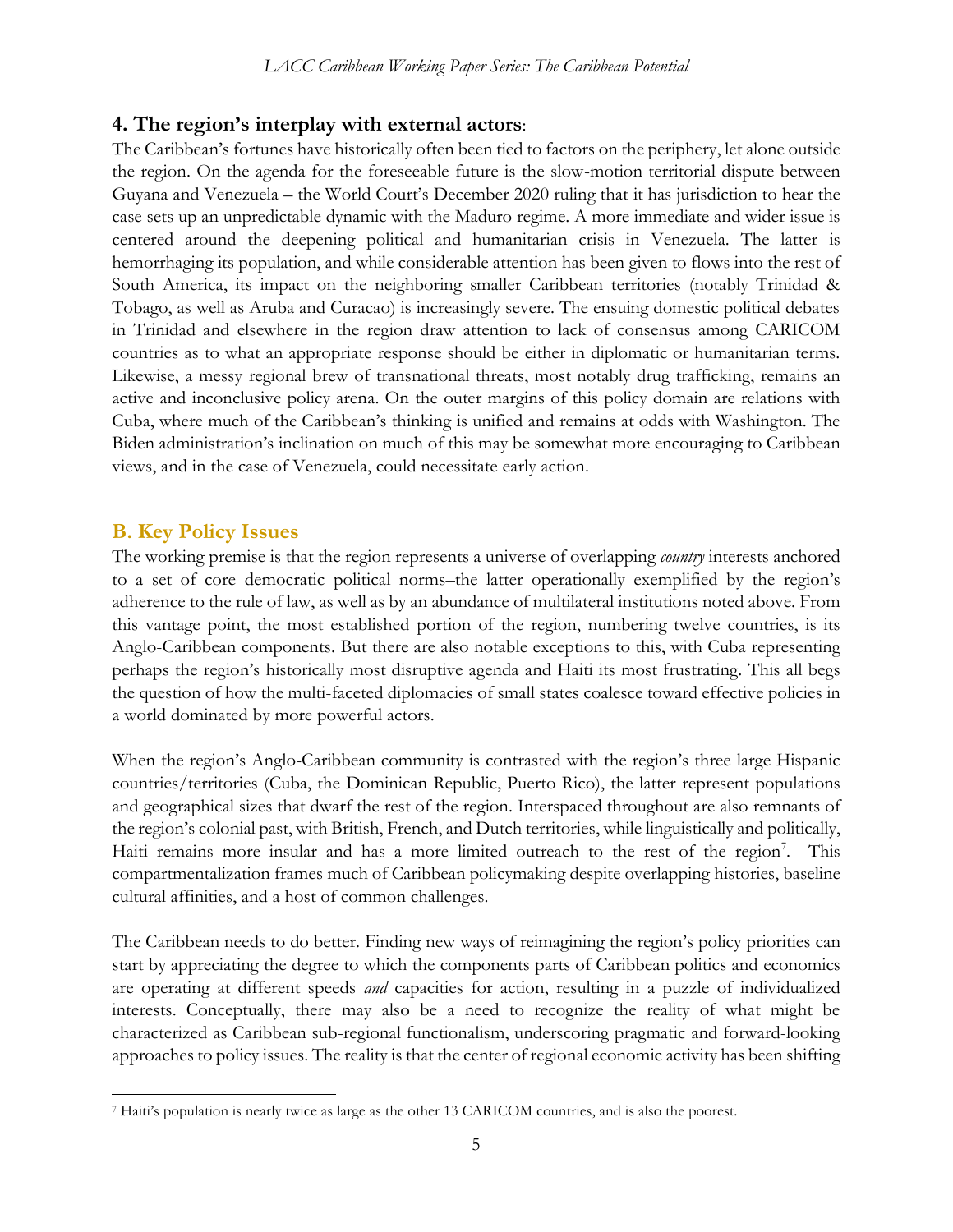southward (Trinidad & Tobago, Guyana) and northward (the Dominican Republic and beyond). This vision does not split up the region's core Anglo-Caribbean community but instead anticipates a greater integration of all Caribbean countries around common interests and related institutional arrangements. <sup>8</sup> The policy challenge is to envision how this puzzle of varied interests can coalesce into effective, larger, policy instruments. Six of those issue-areas are reviewed briefly below.<sup>9</sup>

### **1. Exiting the global pandemic**:

The first cases of COVID-19 were reported in the Caribbean by March 2020:

▪ The immediate impact was not so much driven by actions of governments in the region but by the reality of the US, Canadian, and European economies (and therefore travel) shutting down very quickly.

▪ All Caribbean economies were severely affected by the COVID-19 pandemic, most significantly by a travel and hospitality industry which essentially collapsed. For several of the smaller eastern Caribbean states, the impact has been dramatic; 2019 data collected by the World Travel and Tourism Council (WTTC) for countries most reliant on tourism list 8 Caribbean destinations out of the top 10 globally (WTTC, 2020). $^{10}$ 

▪ A moderate reopening of the region in the early summer with a lessening of both internal COVID-19 restrictions and some international travel did boost revenues a bit and reinstate some employment; this was not sustainable. It furthered the spread of the pandemic and quickly led to stricter travel protocols.

▪ The pandemic increased the vulnerability and the already challenging material circumstances of the region's marginalized populations – something that will not be easily overcome as the region's baseline assumptions for a *sustainable* economic recovery all point to 2022 – not earlier.

The spread of COVID-19 has triggered significant unbudgeted costs for Caribbean governments. In tandem, the unexpected economic downturn has deprived economies of expected revenue. The outlook is not particularly promising, with contraction of economies for 2020 hovering in the 8-15% range for most of the larger countries,<sup>11</sup> probably lower for Trinidad Tobago and the Dominican Republic; even oil-rich Guyana is probably facing a reduced estimate of its *growth* rate to about 26%.

In response, a consortium of international development institutions and governmental aid and investment agencies have provided several tranches of budgetary support since the beginning of the pandemic. This has not been as smooth as expected; in some cases, support was slow and insufficient, leading some Caribbean governments to broaden their requests for support. Outside particularly of Haiti, hurdles also had to be overcome triggered by the fact that much of the region is above the economic threshold for development assistance (ODA). For example, estimated 2020 support for all US development assistance programs to the Caribbean totaled \$498 million, of which \$172 million

<sup>8</sup> Notions of a more complete regional integration is analyzed in a research effort led by UWI's Sir Arthur Lewis Institute of Social and Economic Studies (SALISES), Pan-Caribbean integration: beyond CARICOM (Lewis, Gilbert-Roberts and Byron, 2018).

<sup>9</sup> This is not an exhaustive listing – while Cuba and Haiti are not the focus of this analysis, they are essential components of Caribbean policy discussions.

<sup>10</sup> Aruba, St. Lucia, US Virgin Islands, St. Kitts & Nevis, British Virgin Islands, Bahamas, and Anguilla. Percentage of total national employment in the tourism sector ranged from a high of 91% in Antigua to 51% in Anguilla.

<sup>11</sup> Bahamas, Barbados, Cuba, Jamaica, Suriname.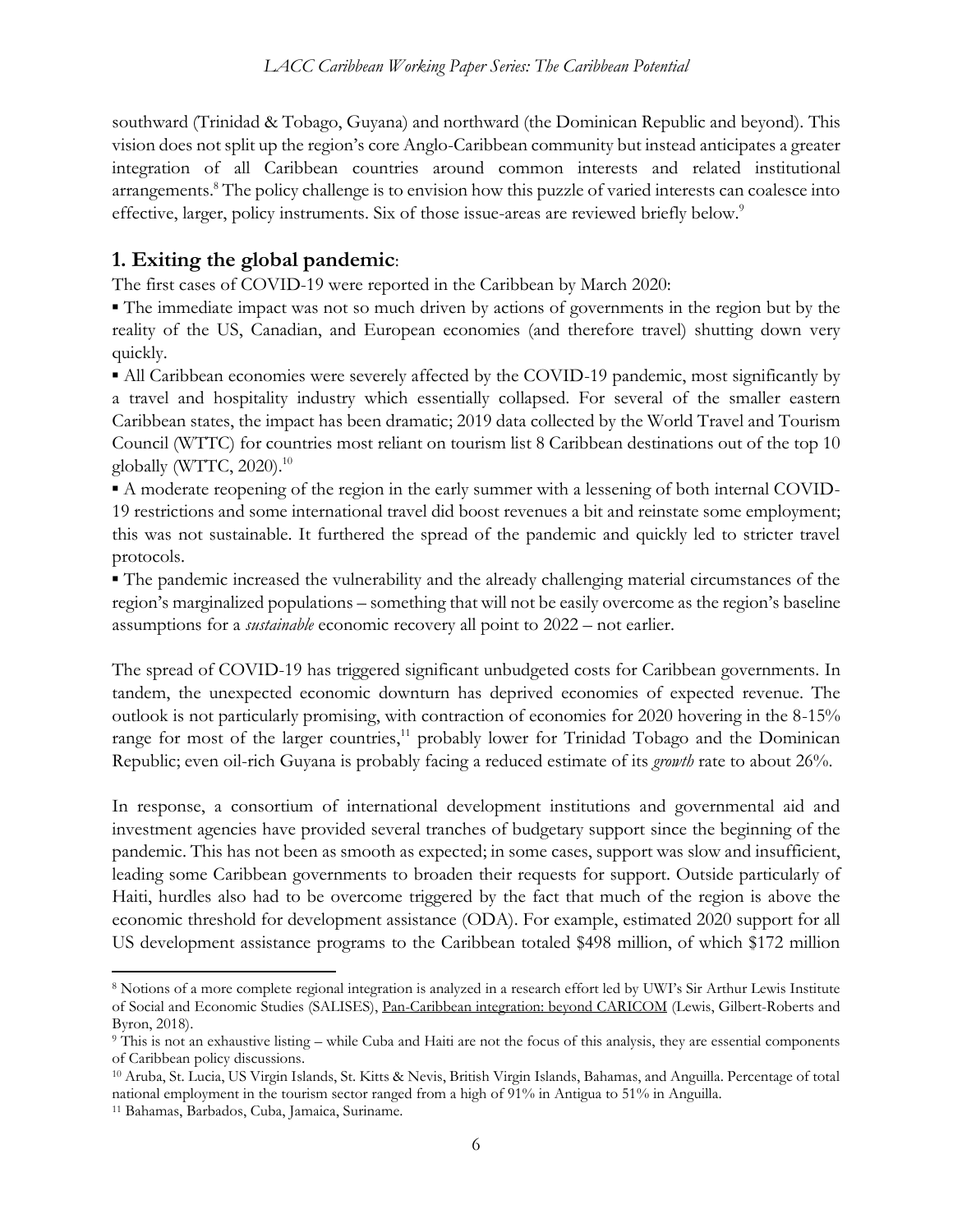was for Haiti and another \$270 million was allocated to the Caribbean Basin Security Initiative (CBSI). As of mid-year 2020 (late August), COVID-19 related US assistance to the Caribbean, including regional initiatives, totaled \$21,675 million, of which Haiti and the Dominican Republic received about  $3/4<sup>th</sup>$  of the amount (CRS, 2020).

Arguably, the "rest of the Caribbean" has benefited from US and other international support of regional support mechanisms, but the region needs to be ready to address the next major obstacle – distribution of vaccines. This entails both access to the vaccine in sufficient quantities, addressing the logistical implications of safeguarding their transport to the four corners of the region, and providing the requisite medical support infrastructure to ensure that populations receive the vaccines safely and as rapidly as possible. These and related tasks are made to order for regional platforms, such as those anchored by CARICOM, to effectively synchronize with global actors. Equally important, the Caribbean should also envision itself as being able to capitalize on some of its own manufacturing/assembly/technology infrastructure for COVID-19 related medical supplies – going beyond PPEs etc…toward medical research, testing, and production as generators of economic recovery and development drivers. All of this will tax the region's political and private sector leadership but these challenges provide opportunities for historically critical joint action as well.

#### **2. Economic resiliency and innovation**:

The region's core challenge is to remain competitive in a global environment where:

▪ Technological change is rapid.

▪ Trade policy tensions among key global actors (the United States, the EU, China) have risen in recent years and has had an impact on the Caribbean.

▪ The consequences of the region's economic transformations into services (mostly notably travel and hospitality but also financial services, ICT, health, educational, etc.) have reduced an already limited manufacturing base.

▪ In tandem, there is the long-term weakening of traditional Caribbean agriculture exports (notably sugar, and to a lesser degree, bananas).<sup>12</sup>

▪ In the aggregate, all of this has generated overall trade imbalances, notably with the United States (the US remains by far the single largest trading partner for the region).

The region does remain well positioned to take advantage of trading commodities that remain in demand globally – including oil, gas, gold, diamonds, bauxite and minerals, forestry, fisheries. Likewise, the Caribbean is a leader as a global tourism destination and has important if challenged presence in the financial services industry. More selectively, several Caribbean countries (Haiti and the Dominican Republic notably) are competitive in the assembly and garment/textile sector, although faces stiff competition globally. Nonetheless, the region's economic foundation remains too *undiversified*.

In this regard, the renewal of the CBTPA in 2020 provides a baseline platform for Caribbean-US trade relations but which as a whole remains more beneficial to the US than in the reverse. This invites

<sup>12</sup> For a sense of the strategic stakes and brutal disputes in this arena, see *Corporate versus National Interest in US Trade Policy: Chiquita and Caribbean Bananas* (Bernal, 2020).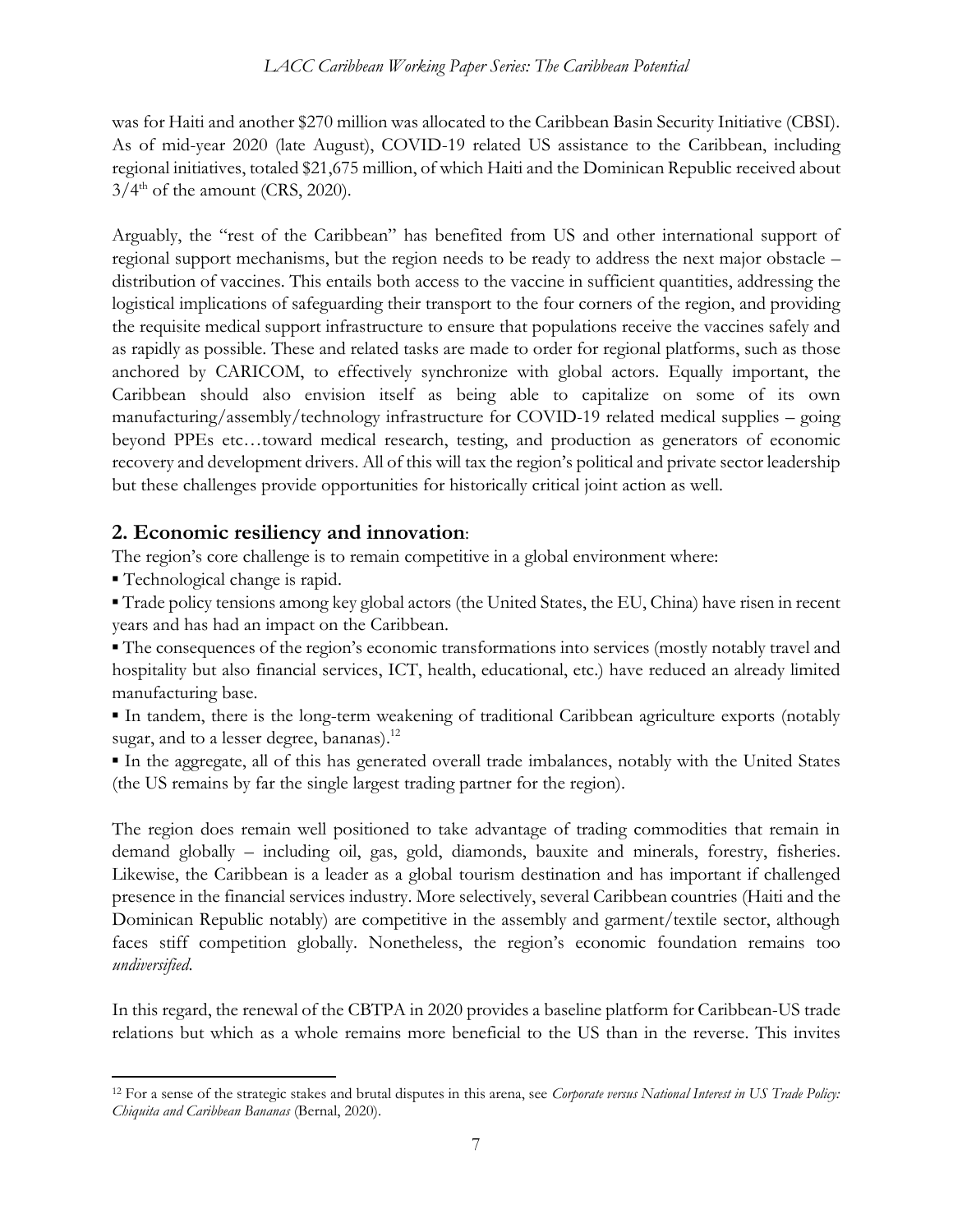considerations to do more. The asymmetries that exist with the Caribbean's traditional trading partners have been masked by the relative success of simply a larger volume of trade flows and investments. There is a need to focus policy attention for a Caribbean economic strategic repositioning vis-à-vis the United States in particular, and efforts to shape new rules of trade and investment that match up with the region's widening transition to and stake in the services sector.

At stake is the region's resiliency – and a critical need to go beyond a lexicon that essentially references the Caribbean's capacity for disaster management or ensuring responsive security mechanisms. For example, the U.S.-Caribbean Resiliency Partnership is a commendable endeavor but requires a more robust engagement from Caribbean stakeholders as much as the United States. Effective resiliency is all about anticipating changes – or opportunities – and this has strategic implications. If so, this places in stark relief the need to not just respond but catapult the region beyond the COVID-19 global pandemic. For now, the absence of an integrated US geopolitical vision probably curbs policymakers, key private sectors actors, and civil society stakeholders throughout the Caribbean from more vigorously engaging American partners. This will not be easy and requires coordinated action among key Caribbean governmental actors within existing regional institutions; one can envision at least four overlapping nodes of activity:

● This means responding to opportunities such as investments in the Blue Economy across key sectors of the region's economy – from aquaculture, marine biotechnology, shipping and marine transport facilities, tourism, rebalanced coastal development, oil and gas exploration and development, and a related renewable energy infrastructure -- let alone calibrating the impact of the onset of artificial intelligence (AI) on traditional labor force capacities. The modernizing economies of the larger Anglo-Caribbean economies (Barbados, Jamaica, Trinidad & Tobago and to a degree Guyana) are well positioned in this regard --including fast introduction of 5G communication technology, and the potential to capitalize on the region-wide community of under-utilized computer scientists, app developers, and budding IT entrepreneurs and startups. This requires a business-friendly environment, legal and administrative transparency, and an engaged national political leadership in arenas where there is robust competition within the region (Jamaica and the Dominican Republic), let alone from other parts of the hemisphere.

● Working toward resiliency and innovation also implies taking advantage of the global geopolitical developments. Paradoxically, the Caribbean could benefit from shifts away from Chinese sourcing of products destined for the North American market, but the Caribbean faces stiff rivalry from Central America and Mexico. Likewise, the UK's Brexit process has meant that parallel agreements have to be negotiated to ensure that the EU trade preferences regime<sup>13</sup> continues separately with the United Kingdom, the second-largest trading partner after the US for many countries in the region. All of this will require skilled negotiating machinery from the Caribbean as a region – the CARICOM Office of Trade Negotiations (OTN) will need all the polish and profile of its preceding Caribbean Regional Negotiating Machinery (CRNM) mechanism.

<sup>13</sup> Signed in 2008, the CARIFORUM- (Antigua and Barbuda, Bahamas, Barbados, Belize, Dominica, Dominican Republic, Grenada, Guyana, Haiti, Jamaica, St Lucia, St Vincent and the Grenadines, St Kitts and Nevis, Suriname, Trinidad and Tobago) EU Economic Partnership Agreement covers trade not just in goods but also in services.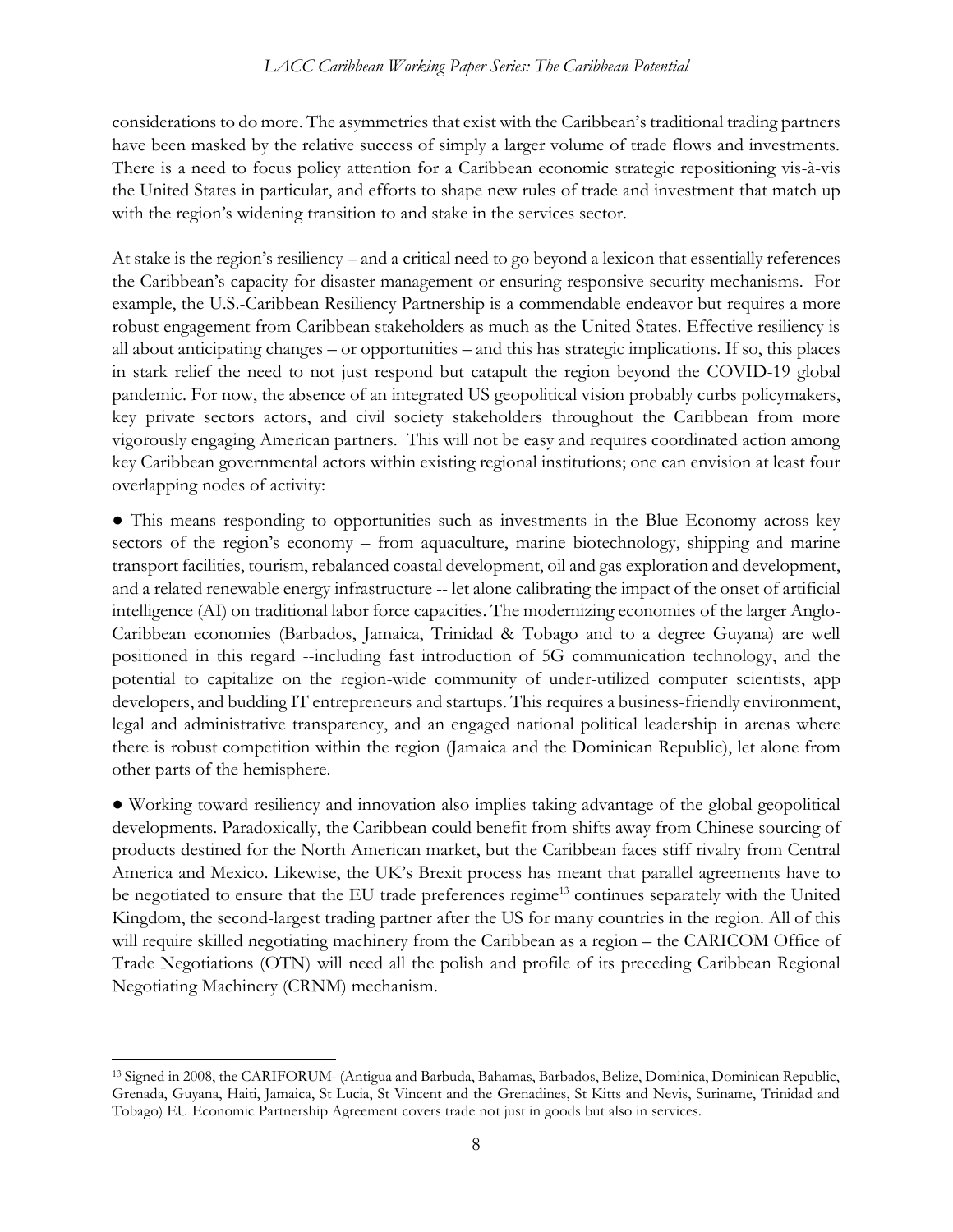#### *LACC Caribbean Working Paper Series: The Caribbean Potential*

● The incoming Biden administration may not view it as an immediate priority, but some elements of the US Congress appear interested in exploring what could be envisioned as a 21st Century version of the Caribbean Basin Initiative (CBI). This could capitalize on the unmet expectations of the legislation passed in late 2016, the US Caribbean Strategic Engagement Act (HR 4939), whose implementation through *Caribbean 2020* has been unimpressive. We will return to these themes later. An overlapping opportunity is the fact that the United States will host the 9th *Summit of the Americas* later this year. Held every three years, it brings together leaders from the entire hemisphere, and includes pre- and post- diplomatic meetings between US officials and representatives of CARICOM member states. Recent Summit meetings have been less then stelar performances but working together with the host country, the Organizations of American States (OAS) and other key participants, CARICOM and the Caribbean community at large (including private sector and civil society) have an opportunity to shape the summit agenda.<sup>14</sup>

• The pursuit of a 21<sup>st</sup> Century edition of the CBI to anchor the region's economic resiliency and innovation capacity should entail engaging the region's expanding US-based Caribbean diaspora. Members of Congress are more likely to hear from them than from Caribbean governments. The diaspora's growing presence at federal, state, and local levels represents a reservoir with policymaking potential; while somewhat insular in its individual country community, notably among its various Anglo-Caribbean components, an effective deployment of this diaspora in the United States could begin to match up with its more institutionalized counterparts among the Dominican and Haitian communities, let alone Cuban, and overlapping Puerto Rican/Virgin Islands constituencies. Earlier attempts of the US State Department to engage with diaspora communities must go beyond ad-hoc consultations and instead include a systemic framework of engagement. This will not be easy but if done correctly, the rewards would be of beneficial to both US and Caribbean policymakers. It could include working jointly on behalf of economic innovation in the Caribbean, which can bring into play an expanding network of business and community leaders, a surge in investment and philanthropy, skills transfer, and more targeted flows of remittances.<sup>15</sup>

#### **3. Energy diversification/climate change**:

▪ A rebooting of global significance, let alone for the region, is underway in the southern Caribbean that is anchored to offshore petroleum production coming online and expanding over the coming decade.

▪ The two key countries are Guyana and Suriname, but this ties in with the historical center of the Caribbean oil and gas industry, Trinidad and Tobago – and the latter also undergoing a revival of its own exploration efforts. This feeds into an expansion of exploration efforts north toward Barbados and eastward from Trinidad into the offshore Guyana Basin.

▪ But the policy road ahead is challenging.

This emerging financial bonanza tied to fossil fuels and the global importance of natural gas has created an axis of economic development, which also engages a turbulent mix of issues: security

<sup>14</sup> Held since the inaugural 1994 Miami meeting, Trinidad and Tobago hosted the summit in 2009.

<sup>15</sup> Among a wide literature on the subject, a noteworthy effort includes a recent CSIS study of the Guyanese diaspora, focused on the degree of engagement– and options to expand this dynamic. The study also includes useful vignettes of the Jamaican and Dominican diasporas. (Matera, Sandin, Alvarez, October 2020).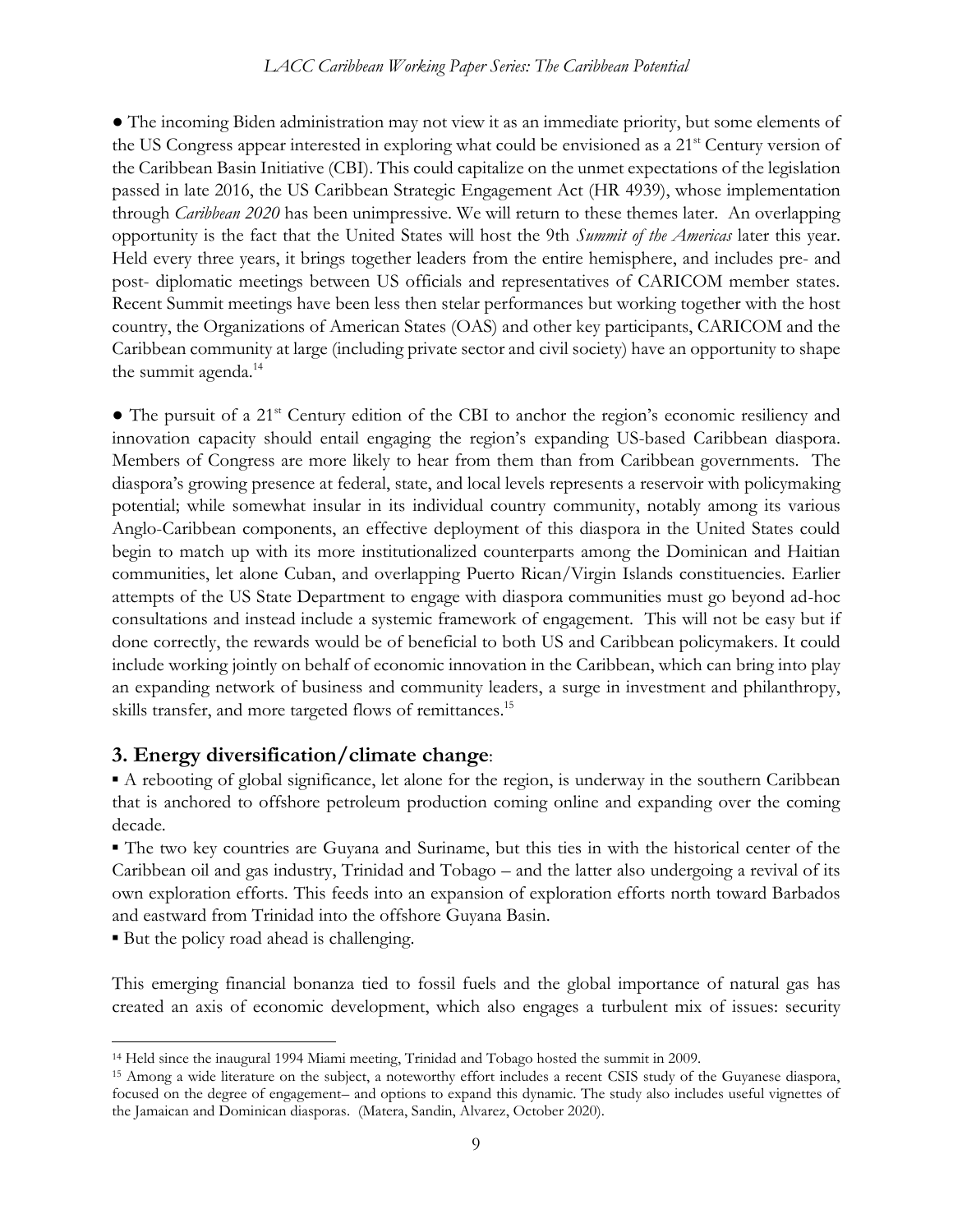concerns overlapping with energy policy interests, including an impetus for a *realistic* regional energy policy; likewise, the perception of financial bonanzas is likely to severely test domestic economic and political governance; and all of this is going to co-mingle with other developments in the region, in the short to mid-term particularly neighbouring Venezuela – for starters, any pending settlement of the Guyana-Venezuela territorial dispute. A wider perspective raises an arguably equally critical set of issues – the need for a regional push for cooperation in renewable energy. While fossil fuels will persist for the foreseeable future as the driver of modern economies, the global energy system is undergoing a transition away from a nearly complete dependence on fossil fuels toward a greater reliance on clean and renewable energy sources. Unless governments in the region act soon, the danger for the Caribbean (even for Guyana and Trinidad and Tobago) lies in remaining energy insecure, paying excessive prices for the use of fossil fuels, and ultimately raising the cost of production and making the region less competitive globally.

Energy security and sustainability has received regional attention over the past decade. For example, CARICOM has put in place since 2013 the machinery to address this through the CARICOM Energy Policy (CEP) and the Caribbean Sustainable Energy Roadmap and Strategy (C-SERMS), and even what amounts to an executing agency, the Caribbean Centre for Renewable Energy and Energy Efficiency (CCREEE). With some multilateral support, several initiatives have been launched, particularly centred around "small island" development frameworks. However, the ambitious goals of the region are in practice not really being met with the needed regional leadership commitments and investments.

This includes insufficient access to financing for infrastructure and institutional capacity-building that is required to substitute a fossil fuel infrastructure with one able to match up with renewable energy. This will not be easily corrected without a wider constituency of international public and private sector support, and active private-public partnerships. Renewable energy has a much greater potential for decentralized distribution, and greater overall self-sufficiency in energy, but with it come significant up-front infrastructure investments. Therefore, a concerted energy and foreign policy relationship with the United States can be an important partner for the region – including taking advantage of a series of overlapping US policy platforms, the Caribbean Energy Initiative (CEI) and the Caribbean Energy Security Initiative (CESI), to which we will return later.

● As a backdrop to the regional conversation about energy diversification is probably a much sharper consensus regarding climate change – its effects are viewed as a clear danger to the Caribbean. The 2019 hurricane season devastated the Bahamas, while the rest of the region is still recovering from the 2017 season. Climate change effects also include less annual rainfall, and perversely both drought and periods of flooding, affecting agricultural production. Rising ocean levels are becoming a factor throughout the region, which points to a serious attention in the Blue Economy *and* the Green Economy -- opportunities for the sustainable use of ocean resources and management of coastlines while preserving the health of the ocean ecosystem and the land masses. Oil and gas will play a prominent role in the Blue Economy as the industry itself needs to retool technologically to accommodate the evolving demands of the new order.<sup>16</sup> Absent active U.S. government policy

<sup>16</sup> For an informed analysis, see "Is there a future for the oil and gas sector within the Caribbean's Blue Economy?" (Bryan, 2020).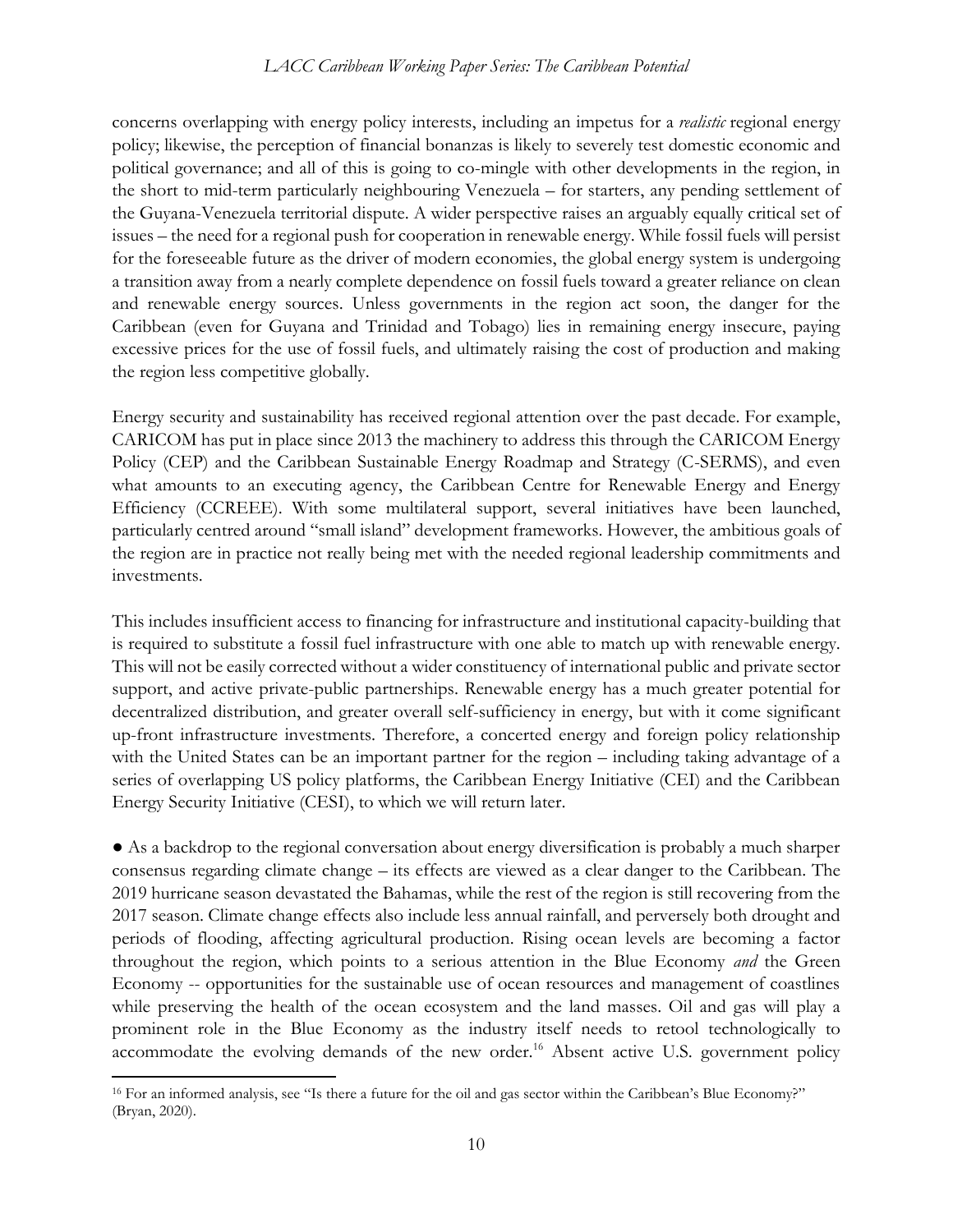interest, American private know-how and investment nonetheless provide the bases for constructive engagement.

#### **4. Democratic governance and regional norms**:

▪ The 2019-21 cycle of elections represents dynamics that will shape the state of governance in the region, but most importantly reconfirm the region's adherence to democratic practices and values.<sup>17</sup>

▪ The disputed 2020 national elections in Guyana highlight the fragility of electoral and constitutional practices while also pointing to the role that regional norms-based institutional mechanisms can play to insure transparent and credible outcomes.

▪ That the Caribbean Court of Justice plaid a conclusive role as a court of appeal for a constitutional dispute originating in Guyanese courts is an important indicator of regional democratic practices not to be underestimated.<sup>18</sup>

▪ Simultaneously, the Dominican Republic was able to successfully stage rescheduled elections despite initial technical difficulties and delays due to the pandemic.

▪ However, neighboring Haiti's electoral delays since October 2019 have planted the seeds for a political crisis<sup>19</sup>.

Nonetheless, while endowed with governance assets and regional institutional mechanisms to support them, including long-standing observances relating to democratic elections, the Caribbean is also a nexus of chronic public sector transparency and institutional deficiencies. Some of these target specific sectors, notably the region's financial services transparency and banking regulatory standards. This has a practical impact on the Caribbean's ability and access to the global financial and trading system. Reliable estimates vary but what is generally accepted is that the Caribbean is by far the region most directly affected by the withdrawal of correspondent banking relations -- between Caribbean banks and particularly their US counterparts. The critical issue here is fear of US regulatory repercussions. The backdrop remains the perception of the Caribbean as representing high-risk jurisdictions with uneven compliance when it comes to money-laundering laws and counter-terrorism financial monitoring and compliance.<sup>20</sup>

In a perverse way the absence of correspondent banking relations has led banks in the Caribbean to reach out to intermediate banks in Turkey and China and others to settle transactions in the US. This has raised the cost (and time) of doing business in the Caribbean, let alone pushed a reliance on financial network away from historically significant US and developed world grid. These trends are also paradoxically driving financial flows underground and outside the banking and regulatory systems,

<sup>17</sup> *2019*: Dominica; *2020*: Belize, Dominican Republic, Jamaica, St. Kitts & Nevis, St. Vincent & the Grenadines, Suriname, Trinidad and Tobago; *2021*: St. Lucia.

<sup>18</sup> Arguably, moving forward, an argument can be made that the region's institutional democratic norms will need to be deepened in a manner that all CARICOM states are stakeholders in the process, including, but not limited to, electoral observations missions from CARICOM and optimistically, adoption of the CCJ as the highest court of appeals in the region.

<sup>&</sup>lt;sup>19</sup> In the absence of a functioning parliament and local elected officials, as of early 2021 Haiti is being governed through presidential decrees – with a disputed endpoint to the president's term (Feb. 7, 2021 or 2022).

<sup>20</sup> Over the years parallel actions by the EU have also directly targeted the Caribbean; a revised country-sanctions list for 2020 targeting money laundering and terrorism financing includes the Bahamas, Barbados, Jamaica, and Trinidad and Tobago.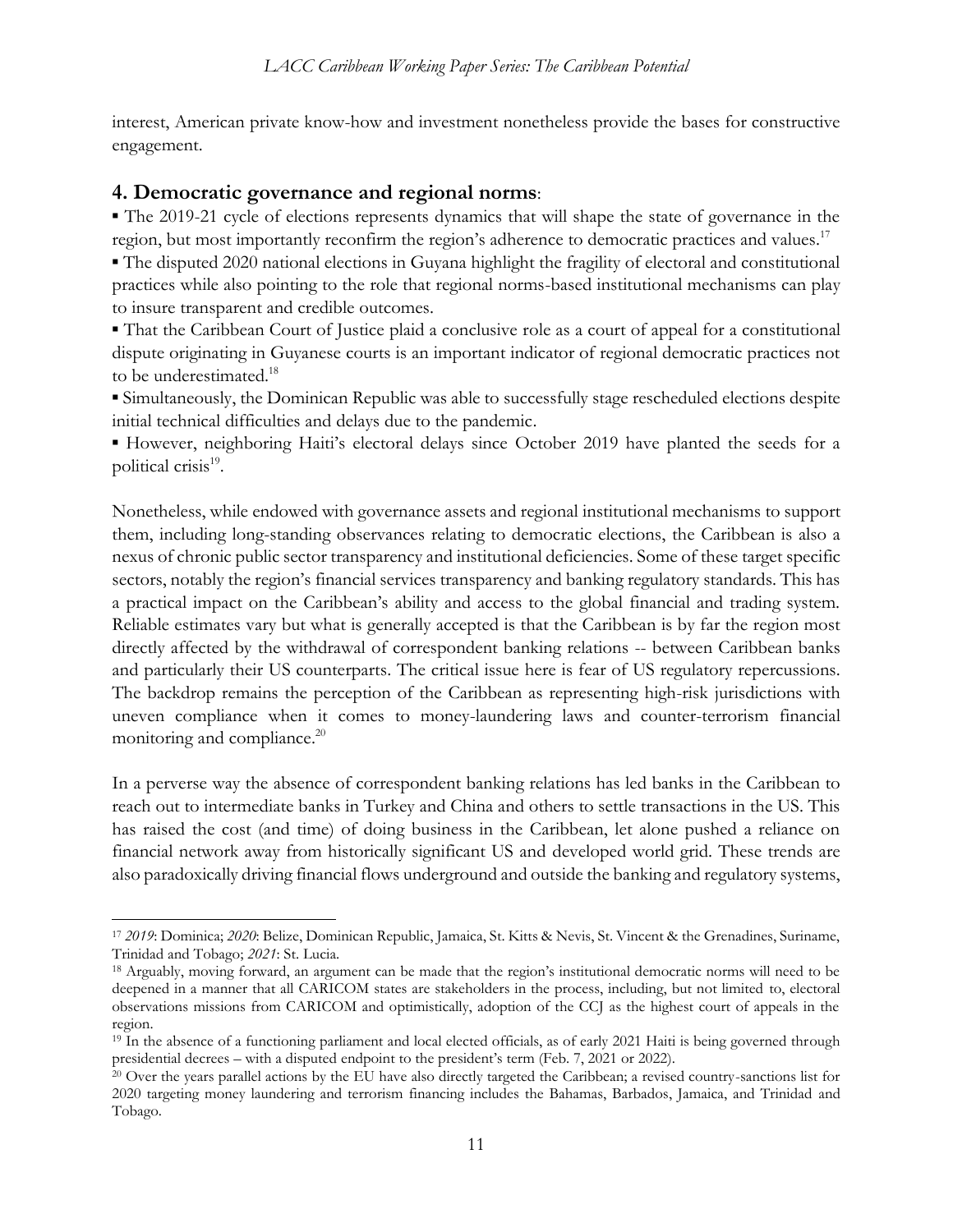leading to the very channels of money laundering and terrorism financing which are the heart of the debate. There needs to be a better way. In recent years, CARICOM countries notably, have taken corrective steps, including recommendations from the high-profile Financial Action Task Force (FATF) as well as the Caribbean FATF. Nonetheless, the region needs to come to grips with how to convincingly address its compliance obligations relating to money laundering, terrorism financing, tax evasion and drug trafficking.

A forthcoming study, *Good Governance, Corruption and the Caribbean*, <sup>21</sup> catalogues many of the above issues and provides a useful menu of recommendations. Four of these are noted below:

● Throughout the region, efforts that set a national tone and establish standards of practice for good governance: Jamaica and Guyana have integrity commissions while Barbados recently passed the Integrity in Public Life Act covering not only actors in the political process but senior managers of state-owned enterprises as well.

● With increasing digitalization of commerce and investment, the region needs an updating of governance practices which match up with these changes in the global economy. A related need is greater linkage to international mechanisms addressing best practices for fintech applications, and crypto-currencies. In addition to multilateral sources<sup>22</sup>, the region's the Caribbean Development Bank is itself a key actor on good governance.

● CARICOM can play a far more robust role in upgrading the region's standards relating to governance and anticorruption through its Legal Affairs Committee. This will not be easy but needs to be seen as a regional priority; a regional initiative could be launched to help develop uniform financial disclosure legislation for CARICOM members.

● With significant expansions of their oil and gas exploration (and gold as well), Guyana and Suriname need to strengthen mining sector governance, transparency, accountability, and administration. The same applies to dealing with the deficient regulatory regime affecting these two countries' forestry management which make up about 90 percent of their land cover.

#### **5. Transnational non-state actor threats**:

▪ By virtue of its geographical location, the Caribbean is more than a bridge between North and South America; it has historically been an active pathway channeling a messy brew of issues which branch out into the rest of the world.

▪ This includes several transnational threats, notably drug trafficking and organized crime, human trafficking, and terrorism-relationships.

▪ The global scope of this packet of problems are beyond the individual and arguably even collective capabilities of Caribbean countries.

▪ Also, the layer of persistent crime and violence in most Caribbean nations underscore the corrosive mix these factors encourage and adds to governance hazards.

<sup>&</sup>lt;sup>21</sup>(Boejoekoe and MacDonald, forthcoming, 2021). See also a punchy OAS report, OAS CARICOM Vulnerability to Recovery Report Framework-Strategy, (OAS, August 2020).

<sup>22</sup> For example, the Egmont Group is a body of 165 Financial Intelligence Units (FIUs) acting as a platform for the secure exchange of expertise and financial intelligence to combat money laundering and terrorist financing. Most Caribbean countries are members (except for Guyana, Haiti and Suriname).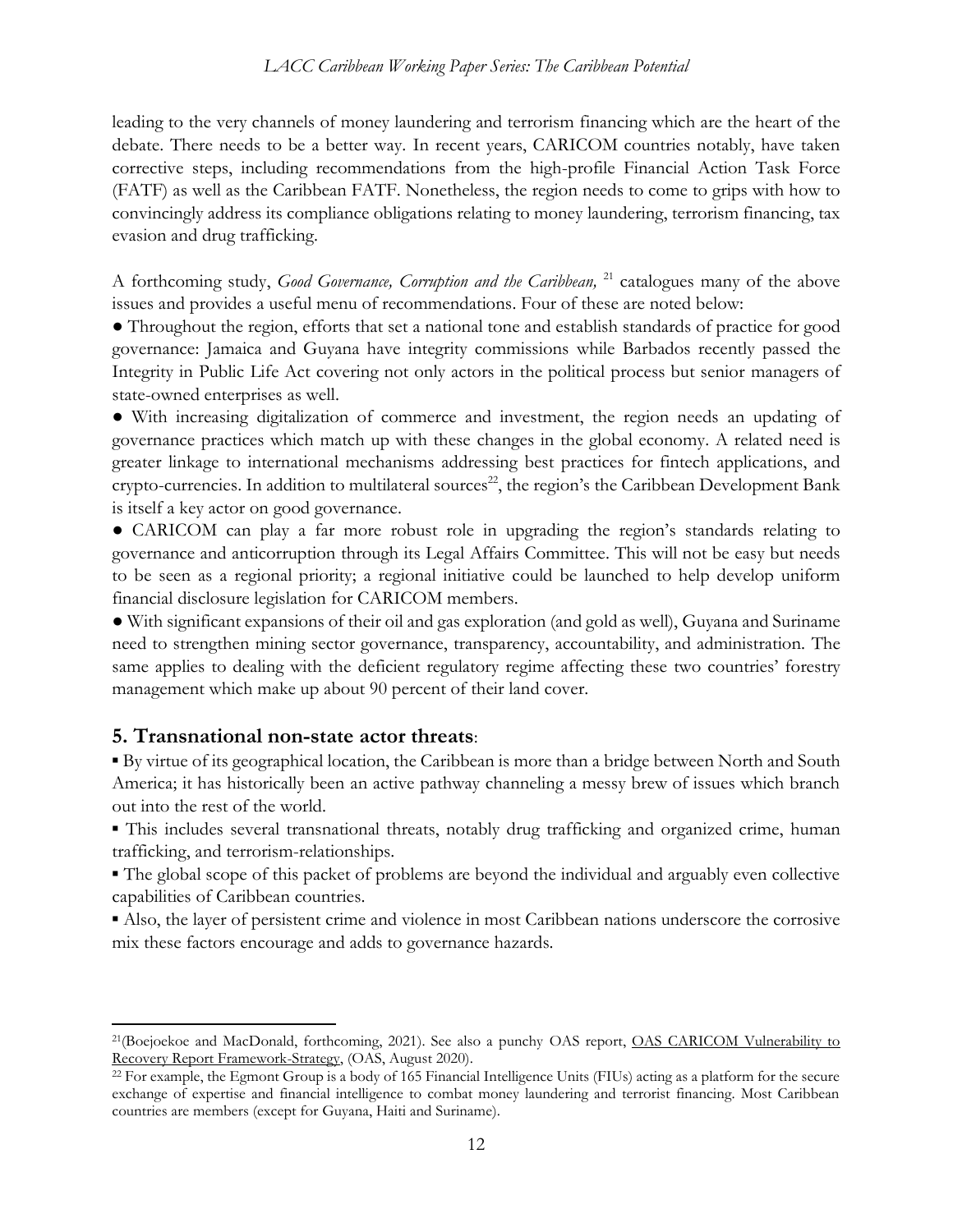The most realistic description of this policy arena highlights the notion of shared vulnerabilities – the Caribbean is not alone; in fact, US drug trafficking and organized crime policies have since the 1980s often overwhelmed the character of what stands for US interests in the Caribbean region. Despite concerted efforts (and budgets) across a spectrum of US governmental agencies (civilian, law enforcement, military) over several administration, the best that can be argued is that the problems are being managed<sup>23</sup>. While the US has prioritized counternarcotic enforcement and other key transnational threats -- including money laundering and tax transparency – the scale and impact of the problems raise increasingly important issues of what is *effective* enforcement.

Perversely, at the same time, the region (as well as Mexico and Central America) has become a significant destination of American arms sales (the looseness of US gun sales transactions means that much of the flow into the region is in fact trough trafficking networks). This is madness but in part the result of US policy action – with origins in the 1990s-early 2000s with the United Nations Conference on the Illicit Traffic in Small Arms and Light Weapons, the US ratified in 2014 the broader UN Arms Trade Treaty (ATT), only for the Trump administration to in turn initiate the process to pull out of it in 2019. Likewise, the unintended consequences of the forced repatriation from the US of illegal migrants have energized a violent network of criminal gangs, providing manpower for drug and arms trafficking and other illicit activities, let alone further headaches for law enforcement in the Caribbean. For example, the exponential growth of criminal gangs in Haiti and the fragmenting of gangs in Jamaica are alarming trends that suggest that there needs to be a better way.

Individually relatively small and insular, the region's governmental and cultural norms invite openness and a sense of community. Ironically, that has made the region even more vulnerable to transnational organized crime and non-state threats. This mix of issues invites exploring more creative technical and financial assistance initiatives, as well as strengthening regional and international enforcement mechanisms (such as the CARICOM Implementing Agency for Crime and Security (IMPACS). The region has done it spart by establishing a Regional Security Management Framework in 2006; in 2013, CARICOM adopted the CARICOM Crime and Security Strategy (CCSS), which in effect makes everything from drugs trafficking to human trafficking, to financial crimes and corruption a top priority. That was the easy part.

There is a threshold beyond which the cost and manpower needed to provide scale to these efforts becomes cost-prohibitive – or at least is not sustainable. This is even more true as the range of programming transitions from administrative to traditional law enforcement/police functions, to quasi-military roles. Even for the larger countries in the region (Trinidad and Tobago, Jamaica, and the Dominican Republic, with varying levels of military establishments), it is worth questioning how far the international community is expecting them to budget limited resources to a mission whose scope of engagement to be effective involves the deployment of operational (let alone strategic) resources that only the US and a few other actors have in place. It is not within the scope of this overview study to dwell into detailed policy alternatives, suffice it to note that at the strategic policy

<sup>&</sup>lt;sup>23</sup> See <u>Report of the Congressional Western Hemisphere Drug Policy Commission</u>, December 2020; the opening sentence reads: "Our collective failure to control either drug abuse or drug trafficking has exacted an enormous human toll."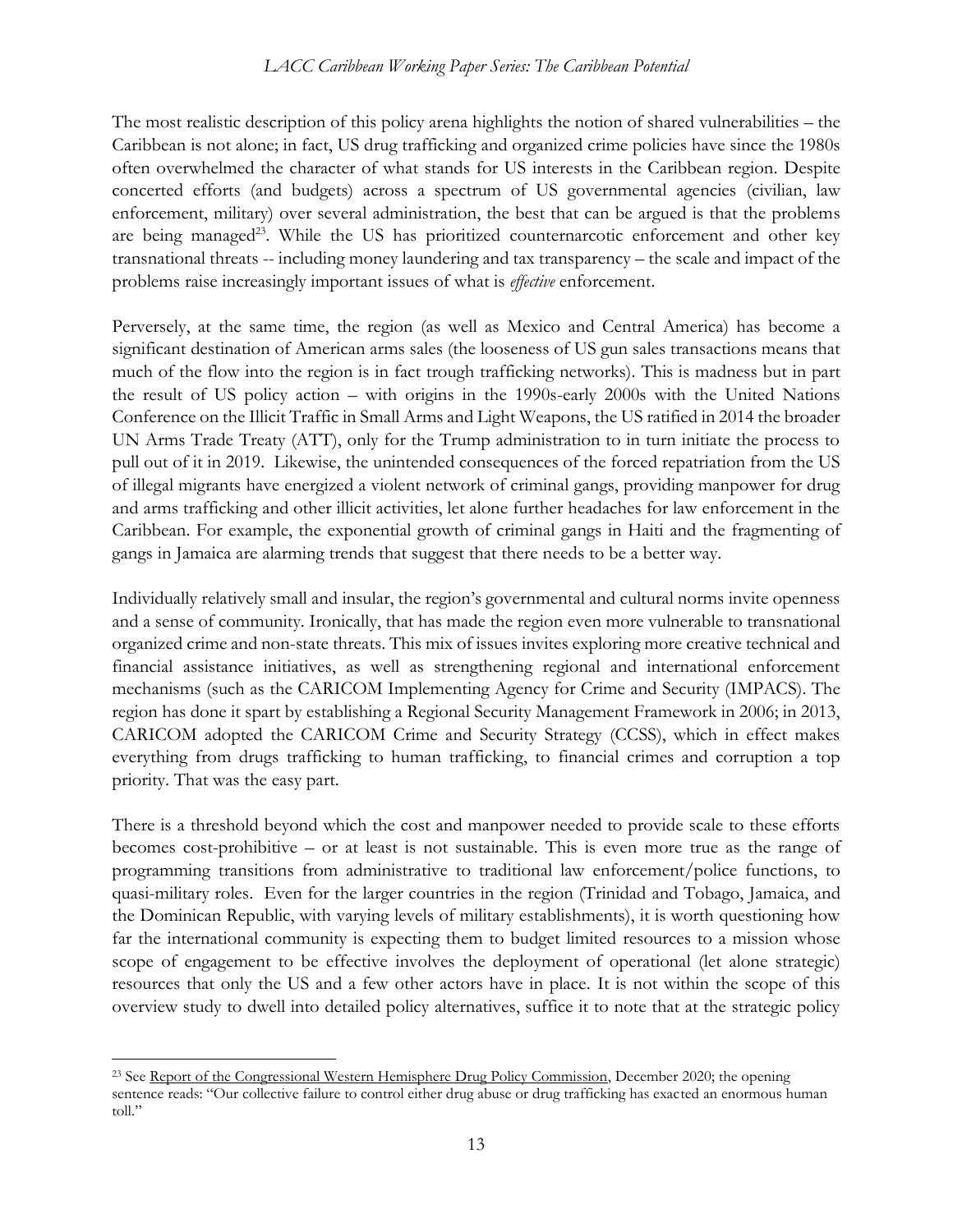level, US policy might benefit from a significant reimagining of its approach to the Caribbean. This will be addressed in the following concluding section.

#### **6. Strategic Concerns**:

Amplified by vexing longstanding crisis points, the Caribbean region retains a capacity to catapult into the center of strategic concerns. For the purposes of this study, three issue-areas are analyzed: 1) the US-China rivalry; 2) US Caribbean policy; 3) policy breakdowns: Haiti and Venezuela.

● *The US-China rivalry*: A possibly oversimplified vision of the Caribbean entails the notion of a return of the Cold War in the region. Yet, the factors that enable this scenario should not be underestimated: in a mix of economic and sharp-power diplomacy, China is filling in the void left by the Soviet Union, while Russia's more limited resources is reenergizing its politico-security presence, notably Cuba and Venezuela. Added to the picture are intermittent and more shadowy actors such as Iran, and non-state actors such as those linked to Jihadism. U.S. policy responses have been slow and somewhat disjointed.

The main instrument in the Chinese arsenal with appeal to the Caribbean is the Belt and Road initiative (BRI).<sup>24</sup> Launched in 2013, the sheer scope of the initiative underscores China's global strategic ambitions. Over time these ambitions may be balanced by some of the BRI's inherent flaws -- tales of shoddy project outcomes and opaque contracting generating an expanding pool of corruption at all levels of public governance, from Sri Lanka and Pakistan to Kenya and Colombia. In fact, there are already instances of contractual disputes and local pushback in the case of Guyana. There is likewise no obvious ideological affinity, let alone direct alignments, linking China's ambitions to the Caribbean's extensive democratic community. Nor are Caribbean countries being courted for potentially divisive choices such as allowing a Chinese military presence in the region; in fact, for now there appears little desire by Beijing to needlessly alarm Washington in a region it considers its "backyard".

Nonetheless, the appeal of somewhat open-ended infrastructure funding (transportation, electricity, telecommunications, and development finance loans) addresses real needs in the Caribbean and has made in-roads. Trinidad and Tobago was in 2018 the first to sign on the BRI and has since been joined by Antigua and Barbuda, Barbados, Guyana, Jamaica, and Suriname. Both Trinidad and Tobago and Jamaica have accessed loans from the China Development Bank and China Export-Import Bank. To the degree that governments in the region can extract material advantages from these relationships should be attributed to policy efficacy, not weakness.

In a related development watched by the rest of the region, Chinese development assistance was the inducement leading the Dominican Republic in 2018 to switch diplomatic recognition from Taiwan to the PRC, while a similar effort has so far failed with Haiti.<sup>25</sup> Taiwan's reduced diplomatic footprint

<sup>24</sup> The subject is attracting a widening literature; the scale of China's strategy is well covered in (Bernal, 2014), and (Hillman, 2020); for narrower analyses, see (Ellis, 2020).

<sup>25</sup> *The PRC is recognized by*: Antigua & Barbuda, Bahamas, Barbados, Cuba, Dominica, Dominican Republic, Grenada, Guyana, Jamaica, Suriname, Trinidad and Tobago. *Taiwan ties*: Haiti, St. Kitts & Nevis, St. Lucia, St. Vincent & the Grenadines.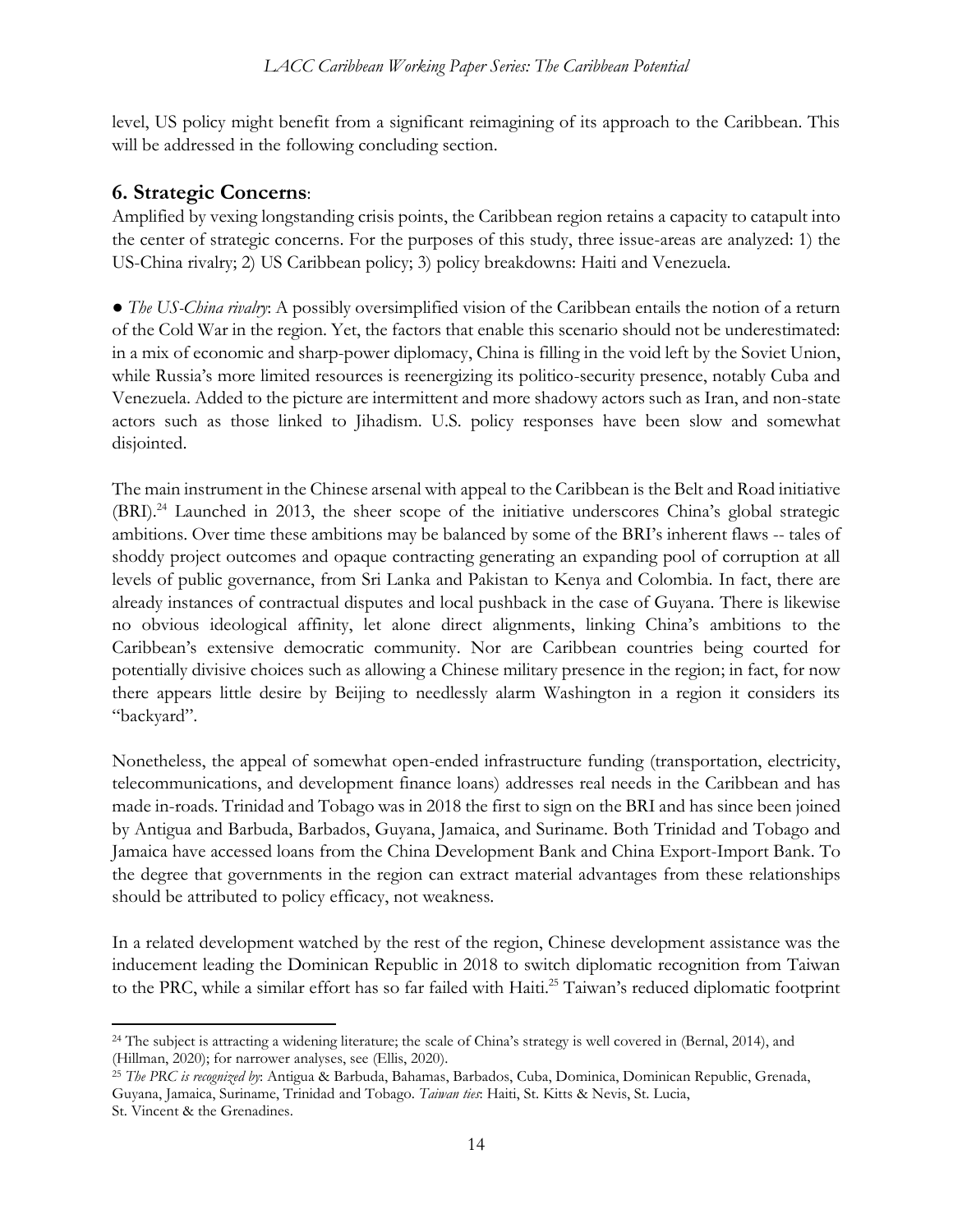is centered heavily in the Caribbean and was underscored by the Taiwanese President's 2019 visit into the region. Taipei's financial muscle, while limited compared to Beijing's, remains an effective one, backed by Washington's warning that any shift will have consequences. However, beyond threats, US policy responses to China's expansive ambitions in the region have been less than impressive. Absent in US policy has been a sense of *economic statecraft*, leading Washington to be complacent about the potential impacts of China's BRI. Belatedly, the new US International Development Finance Corporation  $(DFC)^{26}$  is being deployed and an initial wave of efforts targeting Guyana, Jamaica, Suriname, the Dominican Republic, and Haiti.<sup>27</sup> The US might also benefit from demonstrating more convincingly its willingness to work with the Caribbean, we well as engaging the region through other platforms such as the Inter-American Development Bank, and the Growth in the Americas Initiative (*America Crece*) -- launched in 2018 but which remains something of a work in progress as to where it fits in the roster of US policy initiatives.

The COVID-19 pandemic provides another possible arena for further US-China rivalry. Although China's credibility has come under scrutiny in its own handling of the virus, and interaction with the WHO, it remains a potentially appealing partner – notably for Chinese COVID-19 vaccines -- as we move further into 2021 and the aftermath of the pandemic. Post-pandemic economic recovery globally will trigger more Chinese demand for Caribbean commodities and agricultural exports. China will also continue offering BRI-related opportunities. Smaller pockets of (sometimes controversial) interest among smaller eastern Caribbean countries will continue with investment-for-citizenship arrangements for Chinese elites (and others!). Ultimately, the Caribbean component of US-Chinese rivalries will be folded into the incoming Biden administration's approach to China strategically – which leads to how the new administration might define US-Caribbean policy.

● *US Caribbean policy*: The Caribbean is not likely to be a strategic arena inviting immediate action. Nonetheless, the nexus of issues reviewed earlier in this essay may both necessitate action and open opportunities to revitalize relations with the region. Addressing the policy compartmentalization that presently exists suggests updating the original Caribbean Basin Initiative (CBI). Dating back to the 1980s, it has gone through several iterations since then without going beyond its original strategic logic anchored by tariff and trade benefits combining Central America with most of the Caribbean. The program was made permanent in 1990 with the Caribbean Basin Economic Recovery Expansion Act of 1990 (CBI II), but arguably things have lost their way after that. For starters, when the North American Free Trade Agreement (NAFTA) came into effect in 1994 it undermined CBI country advantages, particularly in the textiles/apparel sector. The remedy was the Caribbean Basin Trade Partnership Act (CBTPA) first passed in 2000 and recently renewed. For its part, the Dominican Republic, although the largest free market economy in the Caribbean is not in the CBI<sup>28</sup>, joined Central

<sup>&</sup>lt;sup>26</sup> Created in late 2018 through the BUILD Act (Better Utilization of Investment Leading to Development), replaced OPIC and other US development finance platforms.

<sup>27</sup> As in other cases, a waiver has had to be issued to allow DFC support to Caribbean countries whose GDP's are above the economic threshold for development assistance (ODA).

<sup>&</sup>lt;sup>28</sup> The DR's 2019 GDP was close to \$90 billion, close to three times the next largest GDP in the region, Trinidad and Tobago.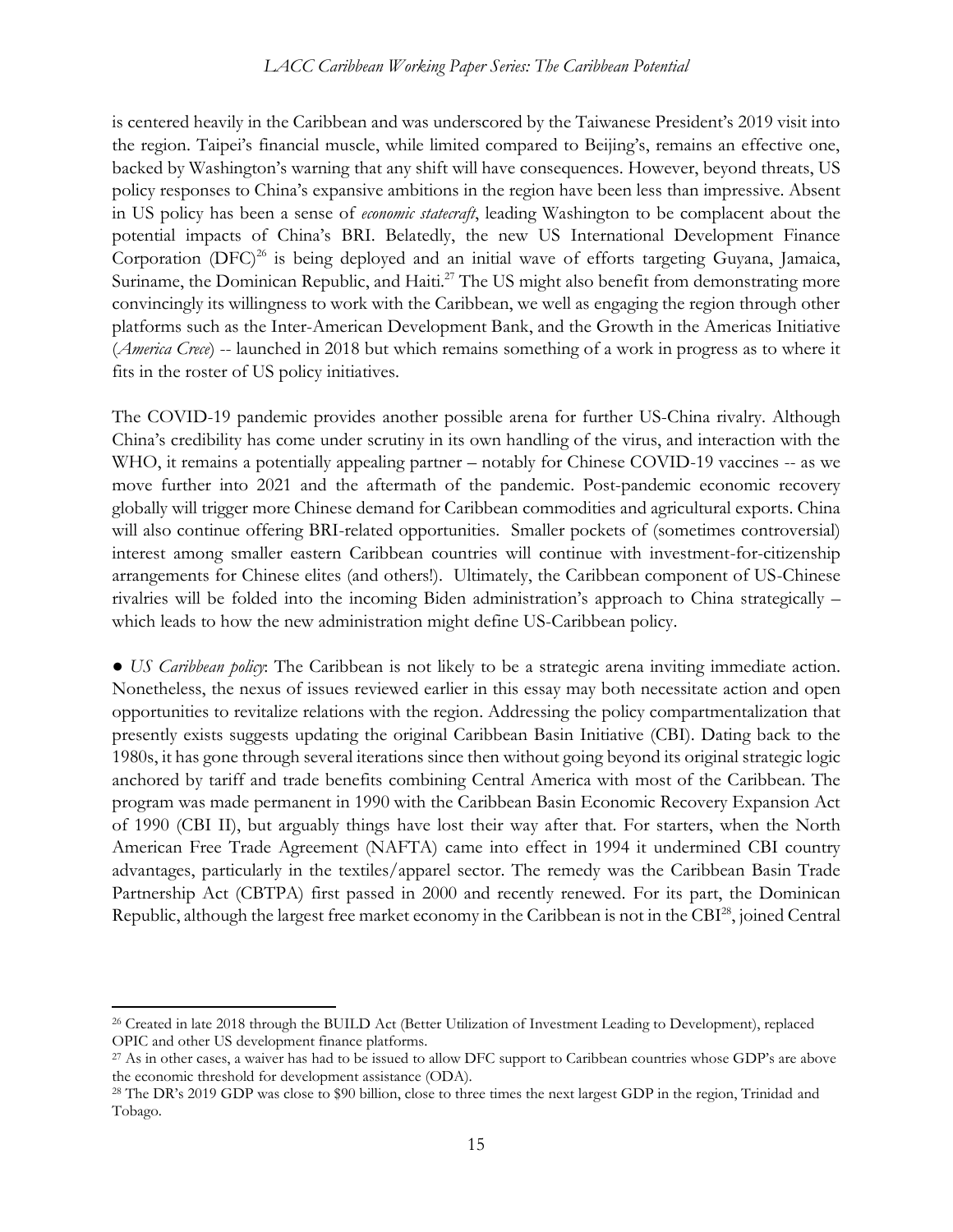America in 2005 with the Central America Free Trade Agreement-DR (CAFTA-DR). Meanwhile, several sub-agreements of the CBTPA have been negotiated with Haiti in the apparel/textile sector.<sup>29</sup>

This sequence of US initiatives has been repeated in multiple sectors over the past two decades and generated a mosaic of overlapping objectives, bureaucratic processes, competing constituency lobbying, uncertain budget support, and a somewhat confusing policy messaging to potential beneficiaries in the region.<sup>30</sup> An opportunity for a major correction was the 2016 legislation (US-Caribbean Strategic Engagement Act), which became *Caribbean 2020*. But its policy translation missed the mark, being instead a long task list of issues with no clear path forward to achieve these or dedicated funding. And this is repeated in individual sectors, such as energy policy. The Caribbean Energy Initiative (CEI) is part of a several layers of policy initiatives to have emerged from Washington under the current and preceding administrations – this includes Caribbean 2020 itself (whose six priorities include energy). There is also the Obama-era Caribbean Energy Security Initiative (CESI), emphasizing the notions of energy sector governance and clean technologies investments. These and other efforts are also shaped by broader policy frameworks encompassing even wider hemispheric visions – most notably the Growth in the Americas Initiative (*America Crece*).

A *21st Century CBI* could provide an opportunity to merge what has become an encyclopedia of Caribbean related US initiatives. The subtitle of *Caribbean 2020* conveys the mismatch between dazzling language and unfulfilled reality: "a multi-year strategy to increase the security prosperity and well-being of the people of the United States and the Caribbean." None of this will go far unless all key parties come to the dance floor. To enhance the salience of the region's interests, Caribbean leadership needs to find ways to take advantage of mutual interests and engage Washington across all its policy constituencies. This requires concerted and sustained action.

There are signals that the Caribbean and some of its subparts (Haiti) are on the radar of key members of both the US house and the Senate. A comprehensive approach to the region may start with economic and trade issues and needs be framed by a more unified diplomatic engagement. An initial challenge will be translating the admittedly generous preferential trade terms of the CBI mechanism into agreements addressing trade in *services* – presently excluded but representing the growth segment of Caribbean economic activity. These issues will intersect with an array of other policy interests that the Caribbean should take advantage off. To the degree that shifts in US trade sourcing from China (or even other Asian markets) continues or is even encourage by US policy – *near-shoring* as well as *reshoring*, the Caribbean needs to be actively at the table. But the Caribbean will be competing with other hemispheric (and global) actors, so targeted action from regional leadership with an enhanced presence in Washington synchronized with US state-level interests is called for. Other Caribbean assets also include: the region's re-emergence as a significant oil and gas producer; the Caribbean's commitments to joint action on climate change and renewable energy sources; the democratic character of the region's governance norms, and the implications from being able to position itself to shape the

<sup>29</sup> The Haitian Hemispheric Opportunity through Partnership Encouragement Act of 2006 (HOPE), the Haitian Hemispheric Opportunity through Partnership Encouragement Act of 2008 (HOPE II), and the Haiti Economic Lift Program of 2010 (HELP).

<sup>&</sup>lt;sup>30</sup> This includes the Partnership for Prosperity and Security in the Caribbean, the Third Border Initiative, as well as the Caribbean Basin Security Initiative (CBSI).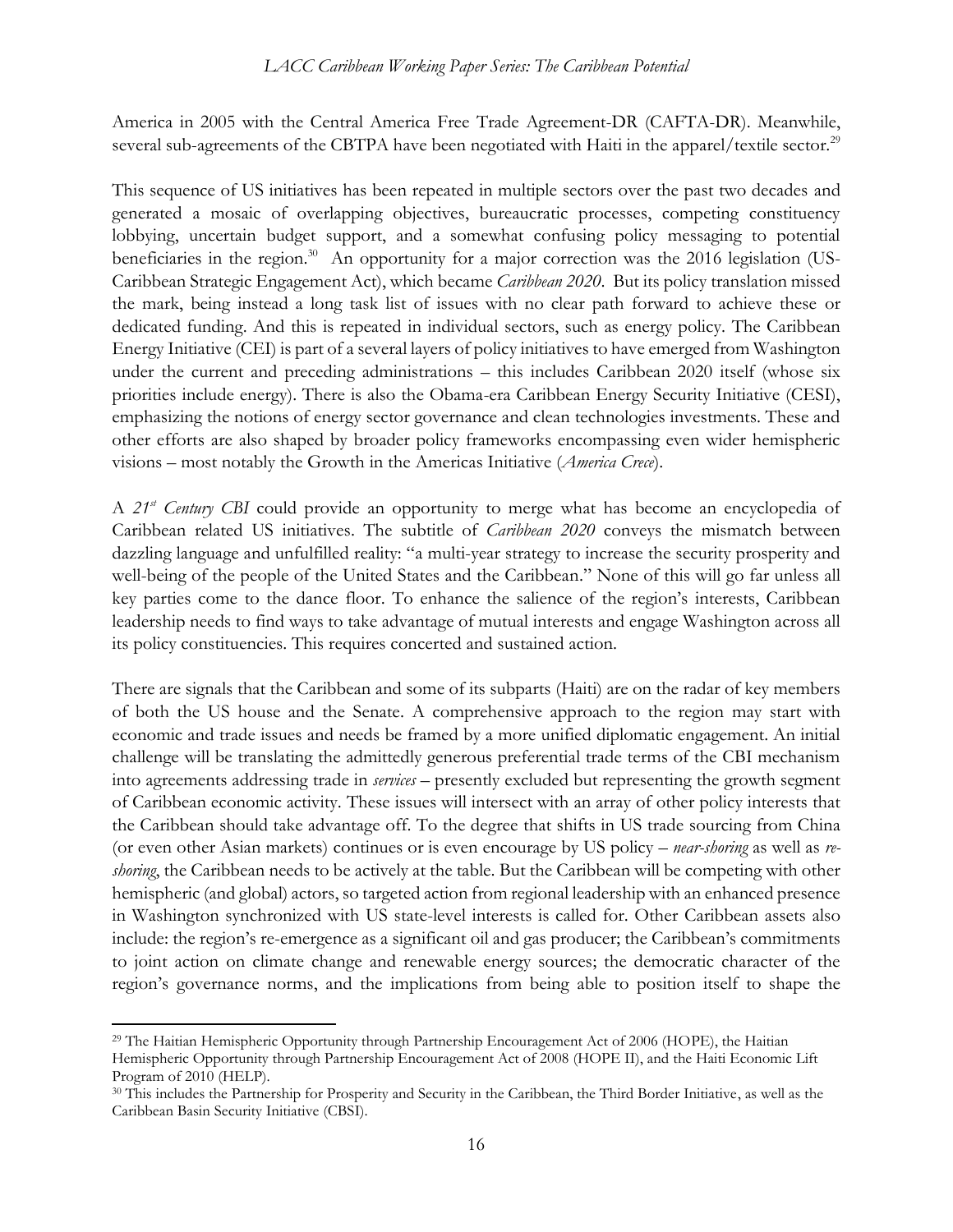priorities of hemispheric institutions such as the Organization of American States (OAS) – CARICOM alone represents over 40% of the OAS' membership.

● *Policy breakdowns*: Haiti and Venezuela may both become early disrupters in US-Caribbean policy for the Biden administration. While Caribbean capacity to influence developments in either country is limited (even though Haiti is part of CARICOM, the Moise government has not welcomed offers of assistance in its current crisis), the repercussions, however, will be felt first in the region. Provoking deep debates about regional migration flows, Haiti and Venezuela's situation also affords some symmetries.

Haiti's timetable is framed by the dispute over when Moise's mandate ends. With a political process stalled, an economy down to bare threads, and the level of insecurity rising dramatically, the likelihood of a crisis drawing the US and other key actors (Canada, the UN/OAS apparatus, others) is a near certainty. CARICOM's somewhat passive attitude so far will also have to change in part because the problems are likely to deepen.

Venezuela offers an even messier outlook. Reports suggesting that the 2021 outflow could reach 7 million people is alarming enough, but when intermingled with the COVID-19 pandemic's late 2020 early 2021 surge, the outlook has become frightening. There is no unity of view in the region on relations with the Maduro regime, while the political and diplomatic sustainability of the alternative Guaidó parliamentary presidency is now increasingly in limbo. There is likewise discord among key actors in the region regarding an appropriate refugee/asylum policy framing the worsening Venezuela crisis. The scale of possible political and economic remedies is beyond even key actors' capacity to act (notably Trinidad and Tobago). This is one clear case where urgent multilateral action is required, and even if somewhat unwelcomed so early in the Biden administration, action is required by Washington. CARICOM should press this approach as well.

#### **C. The Caribbean Potential**

Framed by a global pandemic and its likely lingering effects on the socio-economic fabric of the region, the Caribbean's potential lies in its ability to use, deepen, and consolidate the instruments of regional multilateralism to advance individual and collective interests. It is a region where the US is no longer the only active global power, but the likely reemergence of a steadier and sustained engagement from Washington provides critical touchpoints and a *reimagining* of policy frameworks – notably:

▪ Not just exiting the COVID-19 pandemic but working together to capitalize on the region's underutilized technology/IT capabilities and human talent.

▪ Responding to climate change imperatives and both *Blue* and *Green* economy opportunities that it provides, let alone finding ways to translate the southern Caribbean energy boom into sustainable paths toward energy diversification regionally.

▪ Reenergizing the Caribbean's rich universe of regional institutional machinery toward joint-action on critical initiatives, that also takes advantage of the commitment to democratic norms to encourage the application of economic and political best practices regionally.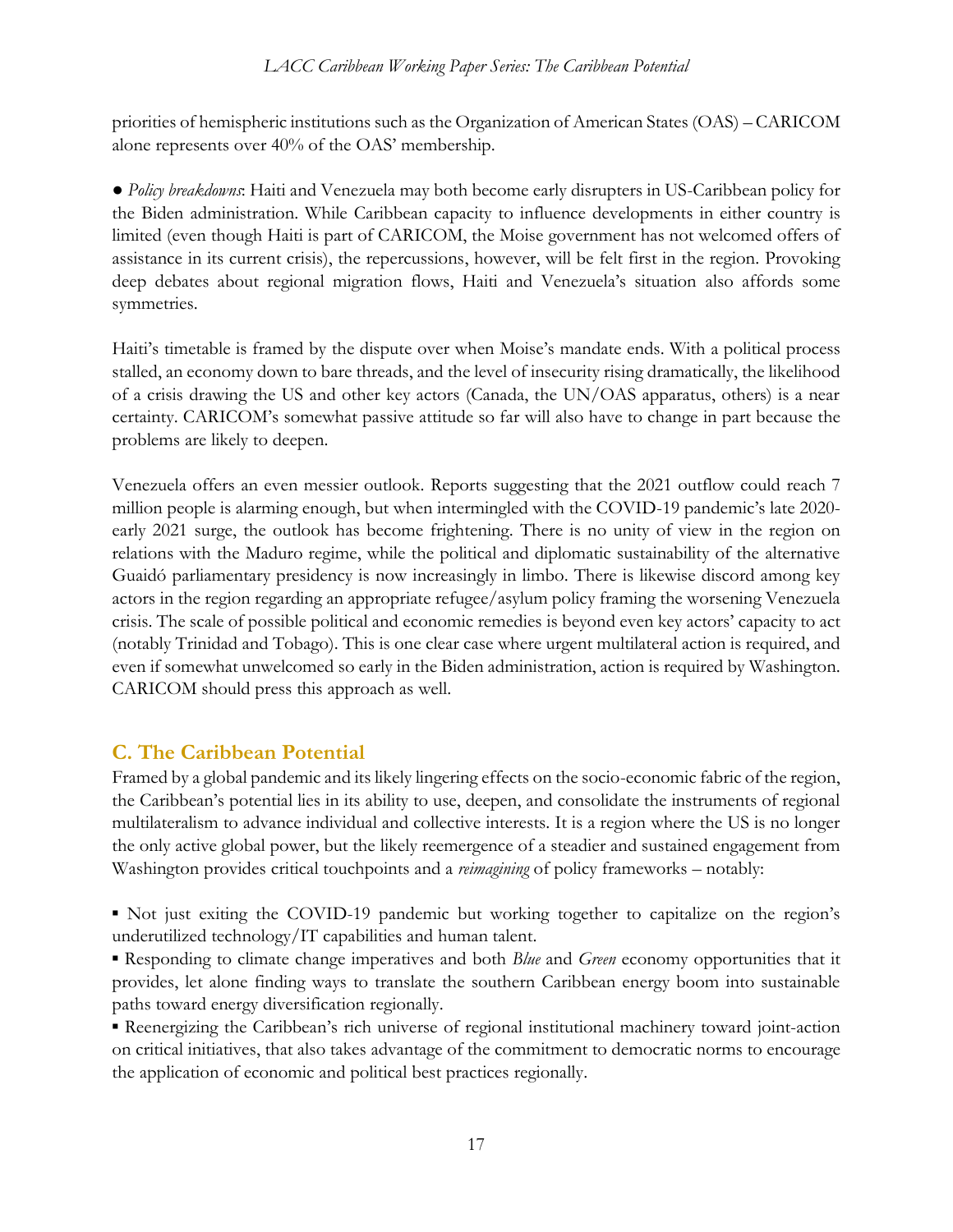▪ And actively capitalize on a responsive US Congressional constituency for a greater and more effective engagement of US foreign policy generally and the Caribbean specifically.

This requires robust commitments across the full panoply of Caribbean public and private sector actors, and civil society, heightened outreach to the Caribbean diaspora -- and skilled interlocutors and negotiators.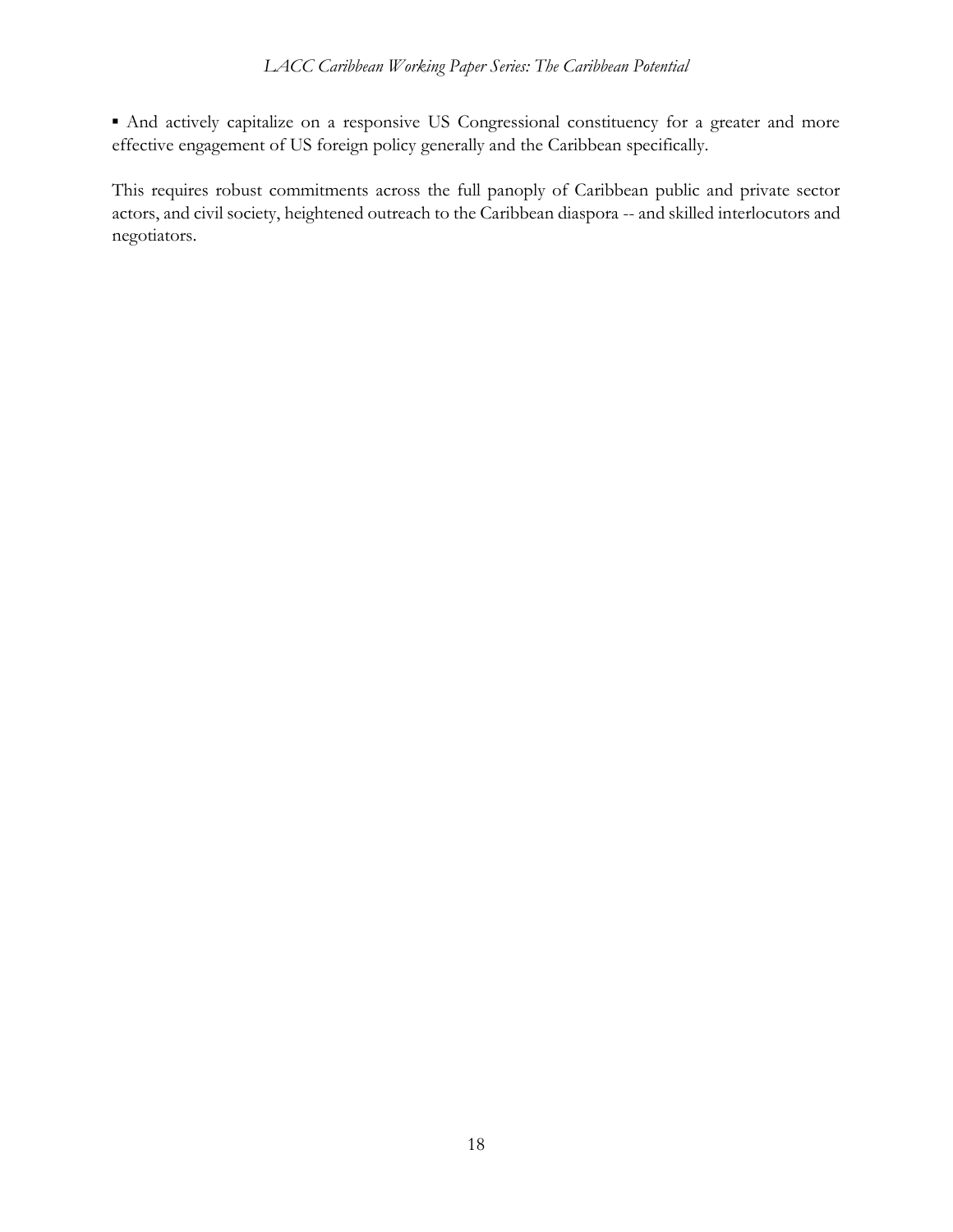#### **References**

- Bernal, Richard L. 2020. *Corporate versus National Interest in US Trade Policy: Chiquita and Caribbean Bananas*. New York: Palgrave Macmillan.
- Bernal, Richard L. 2014. *Dragon in the Caribbean.* Kingston: Ian Randle.
- Boejoekoe, Mavrick and Scott B. MacDonald, eds. forthcoming 2021. *Good Governance, Corruption, and the Caribbean*. theglobalamericans.org.
- Bryan, Anthony T. "Is there a future for the oil and gas sector within the Caribbean's Blue Economy?" in Peter Clegg, Robin Mahon, Patrick McConney, Hazel A. Oxenford, eds. 2021. *The Caribbean Blue Economy*, New York: Routledge.
- *Caribbean Monthly Economic Report,* https://marladukharan.com/wp-content/uploads/2020/11/2020- 11-Caribbean-Monthly-Report.pdf (various 2020 issues).
- Congressional Research Service, Dec. 4, 2020. *U.S. Foreign Assistance to Latin America and the Caribbean: FY2021 Appropriations*. Washington, DC: CRS.
- Ellis, Evan. Nov. 2020. *Chinese Security Engagement in Latin America.* Washington DC: Center for Strategic & International Studies. https://www.csis.org/analysis/chinese-securityengagement-latin-america.
- Ellis, Evan. Dec. 14, 2020. "The Latin America That Will Engage the New Administration." Washington DC: Center for Strategic & International Studies. https://www.csis.org/analysis/latin-america-will-engage-new-administration.
- Fauriol, Georges A. January 29, 2019. "Is It Time for a Caribbean Basin Initiative 2.0?" Washington DC: Center for Strategic & International Studies. https://www.csis.org/analysis/it-timecaribbean-basin-initiative-20.
- Hillman, Jonathan. 2020. *The Emperor's New Road: China and the Project of the Century*. New Haven: Yale Univ. Press.
- IMF (International Monetary Fund), *World Economic Outlook/General government gross debt/2021.* https://www.imf.org/external/datamapper/GGXWDG\_NGDP@WEO/OEMDC/ADV EC/WEOWORLD.
- Lewis, Patsy, Terri-Ann P., Gilbert-Roberts, Jessica Byron, eds., 2018. *Pan-Caribbean integration: beyond CARICOM*. New York: Routledge.